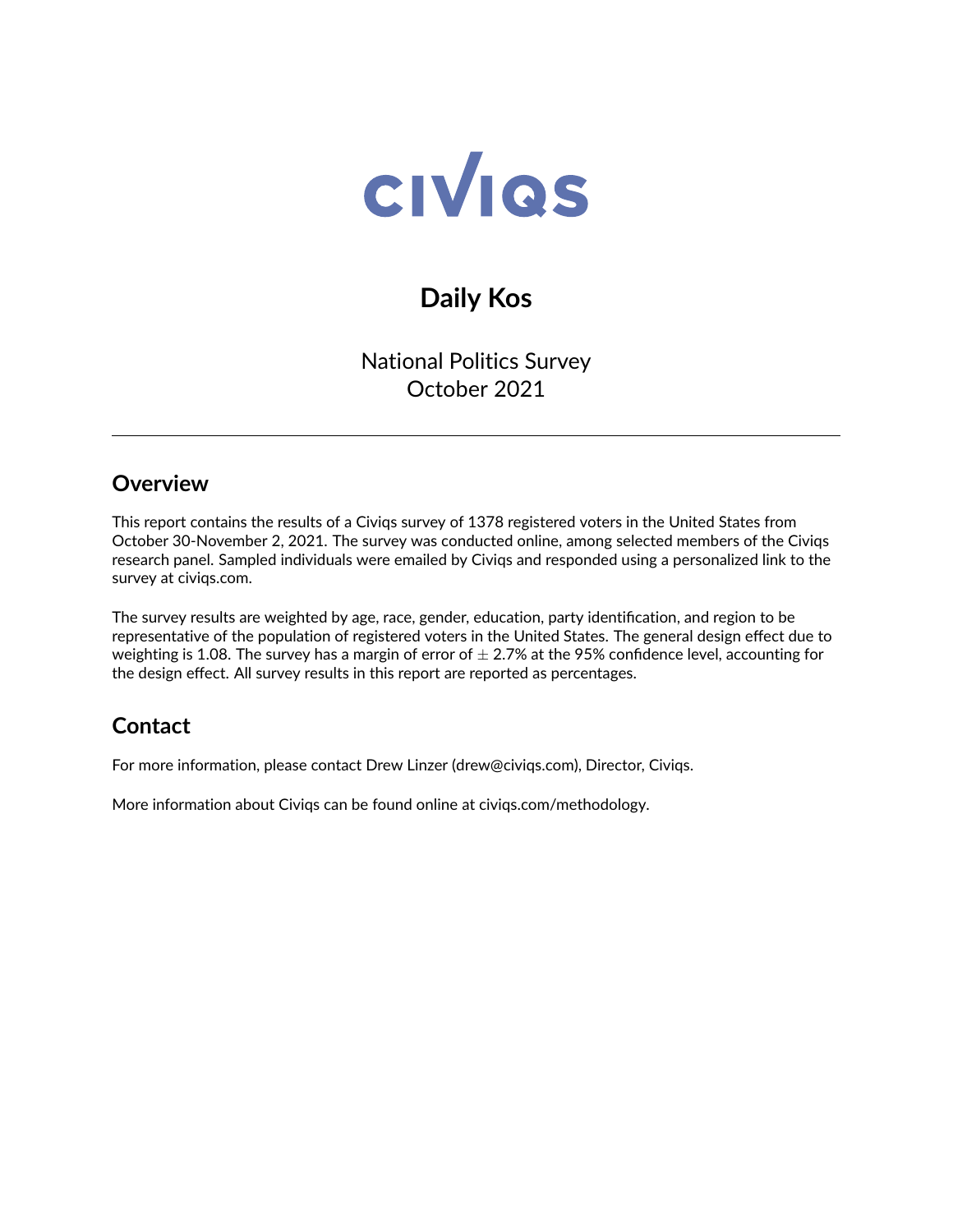#### **Topline Results**

1. Thinking back to the start of 2021, is your quality of life better or worse now than it was then?

| My quality of life is better now                            |  |  |  |  |  | 20%   |
|-------------------------------------------------------------|--|--|--|--|--|-------|
| My quality of life is the same as the start of the year 33% |  |  |  |  |  |       |
| My quality of life is worse now                             |  |  |  |  |  | 44%   |
| Unsure or hard to say                                       |  |  |  |  |  | $3\%$ |

2. Do you think that the country would be better off by doing more things that Democrats want, more things that Republicans want, neither, or does it not matter?

|            |                    | Do more things Democrats want 44%   |       |
|------------|--------------------|-------------------------------------|-------|
|            |                    | Do more things Republicans want 42% |       |
| Do neither |                    |                                     | 8%    |
|            | It does not matter |                                     | 4%    |
| Unsure     |                    |                                     | $2\%$ |

3. We are going to ask about some different parts of American life right now. For each one, please say if you are satisfied with it, dissatisfied with it, neither satisfied nor dissatisfied, or not affected by it. The price you pay for gasoline. Are you satisfied, dissatisfied, neither, or not affected by it?

| Satisfied                              | 5%  |
|----------------------------------------|-----|
| Dissatisfied                           | 78% |
| Neither satisfied nor dissatisfied 13% |     |
| This does not affect me                | 5%  |

4. The direction that the COVID-19 pandemic is going in your area. Are you satisfied, dissatisfied, neither, or not affected by it?

Satisfied 38% Dissatisfied 36% Neither satisfied nor dissatisfied 22% This does not affect me  $4\%$ 

5. Racial relations. Are you satisfied, dissatisfied, neither, or not affected by it?

| Satisfied                              | 11% |
|----------------------------------------|-----|
| Dissatisfied                           | 63% |
| Neither satisfied nor dissatisfied 15% |     |
| This does not affect me                | 10% |

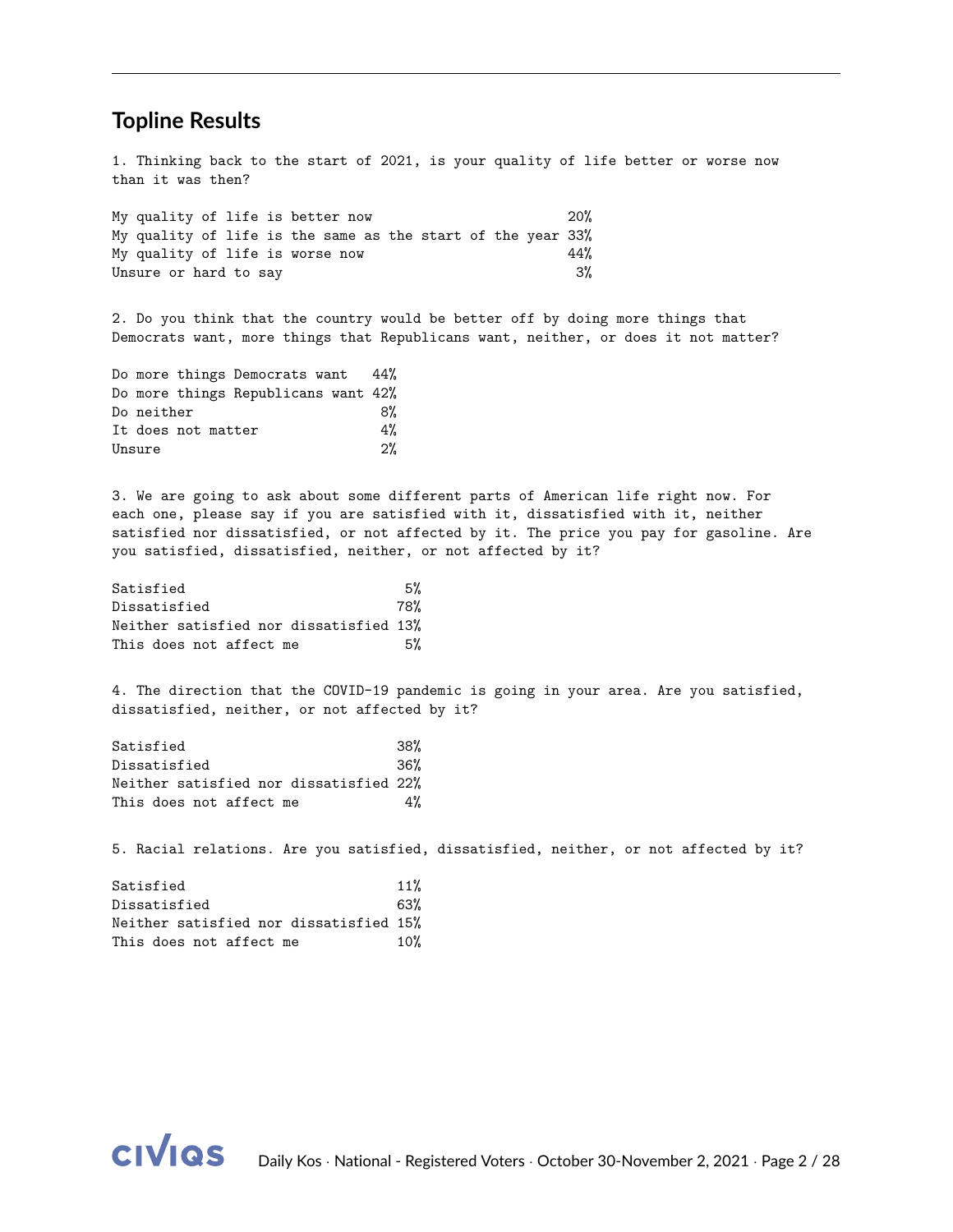6. The infrastructure where you live, including roads, electricity, utilities, telephone, and Internet. Are you satisfied, dissatisfied, neither, or not affected by it? Satisfied 30% Dissatisfied 50% Neither satisfied nor dissatisfied 19% This does not affect me  $1\%$ 7. The gap in wealth between the rich and everyone else. Are you satisfied, dissatisfied, neither, or not affected by it? Satisfied 10% Dissatisfied 58% Neither satisfied nor dissatisfied 21% This does not affect me 11% 8. Your employment situation. Are you satisfied, dissatisfied, neither, or not affected by it? Satisfied 44% Dissatisfied 19% Neither satisfied nor dissatisfied 12% This does not affect me 25% 9. The quality of education and what is being taught in your local schools. Are you satisfied, dissatisfied, neither, or not affected by it? Satisfied 16% Dissatisfied 58% Neither satisfied nor dissatisfied 12% This does not affect me  $14%$ 10. Your safety from crime and violence. Are you satisfied, dissatisfied, neither, or not affected by it? Satisfied 39% Dissatisfied 39% Neither satisfied nor dissatisfied 19% This does not affect me  $4\%$ 11. Your housing situation. Are you satisfied, dissatisfied, neither, or not affected by it? Satisfied 57% Dissatisfied 23% Neither satisfied nor dissatisfied 12%

This does not affect me 8%

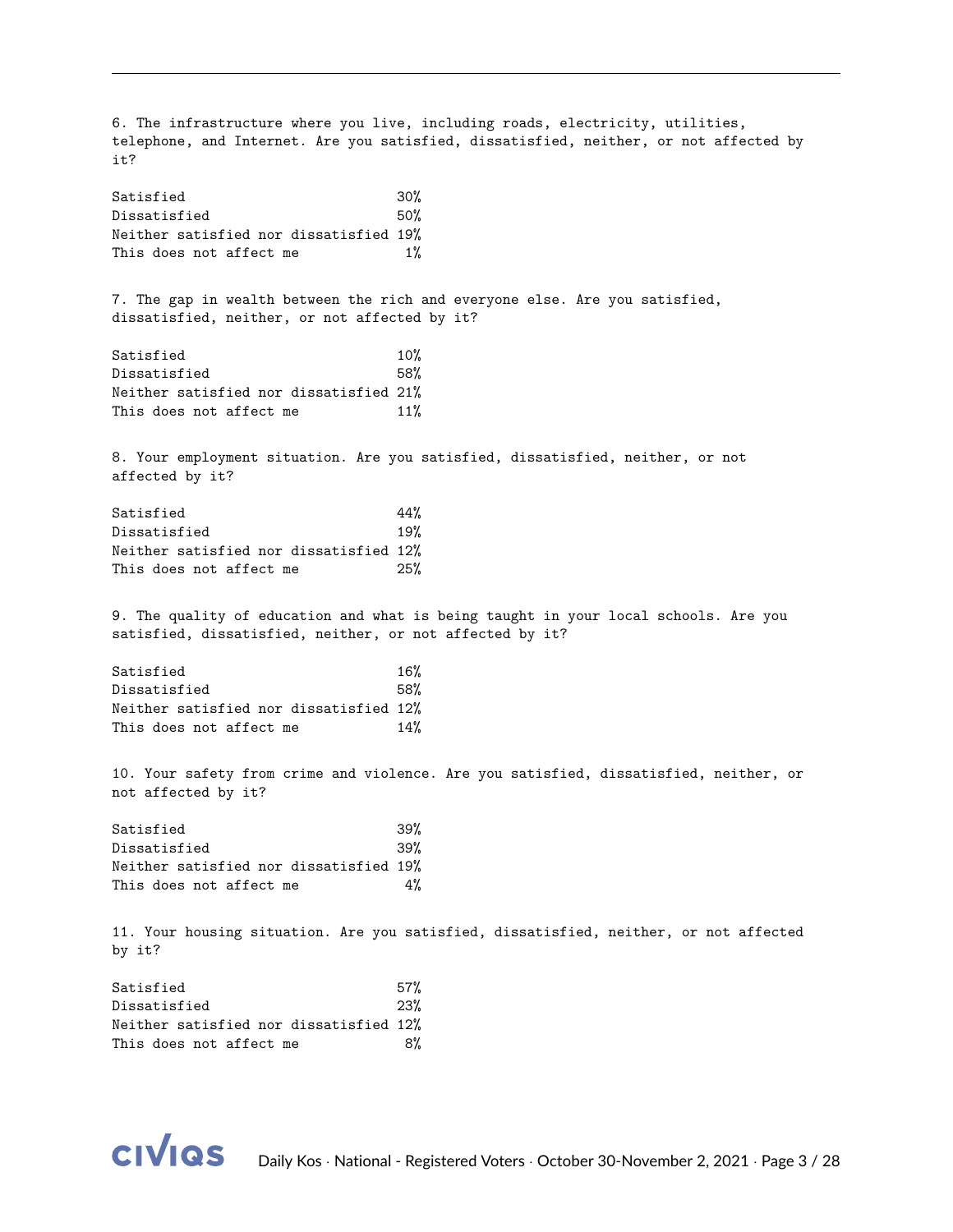12. The price you pay for consumer goods like food, household items, and clothing. Are you satisfied, dissatisfied, neither, or not affected by it? Satisfied 11% Dissatisfied 75% Neither satisfied nor dissatisfied 13% This does not affect me  $1\%$ 13. Your access to health care. Are you satisfied, dissatisfied, neither, or not affected by it? Satisfied 51% Dissatisfied 30% Neither satisfied nor dissatisfied 15% This does not affect me  $4\%$ 14. The price you pay for health care and health insurance. Are you satisfied, dissatisfied, neither, or not affected by it? Satisfied 21% Dissatisfied 57% Neither satisfied nor dissatisfied 14% This does not affect me 8% 15. The state of democracy in America. Are you satisfied, dissatisfied, neither, or not affected by it? Satisfied 5% Dissatisfied 88% Neither satisfied nor dissatisfied 6% This does not affect me  $0\%$ 16. The amount of money you have saved. Are you satisfied, dissatisfied, neither, or not affected by it? Satisfied 23% Dissatisfied 59% Neither satisfied nor dissatisfied 17% This does not affect me 2% 17. Your access to healthy and affordable food. Are you satisfied, dissatisfied, neither, or not affected by it? Satisfied 40% Dissatisfied 43% Neither satisfied nor dissatisfied 14%

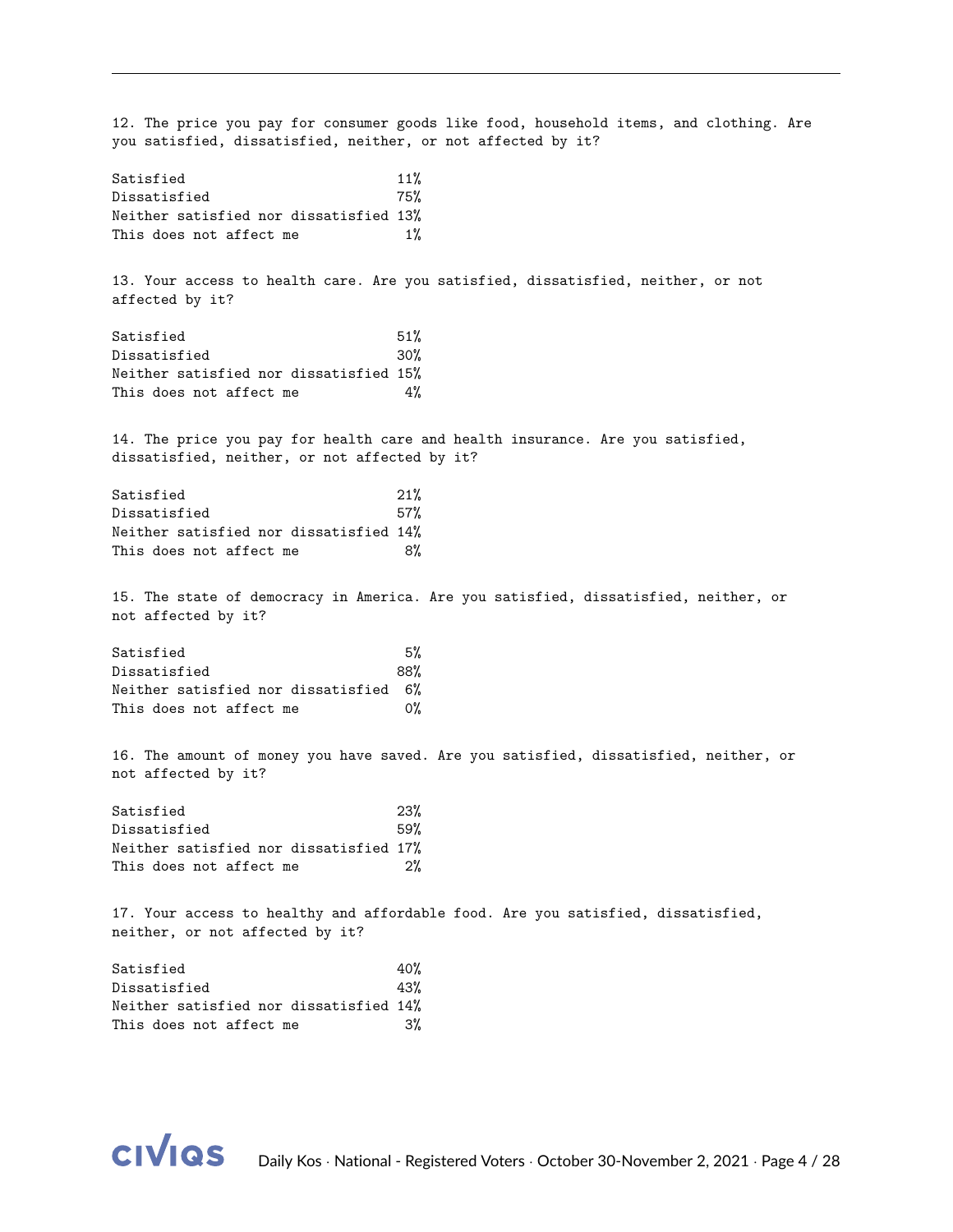18. Your freedom to live life the way you want. Are you satisfied, dissatisfied, neither, or not affected by it? Satisfied 34% Dissatisfied 51% Neither satisfied nor dissatisfied 12% This does not affect me 2% 19. Do you watch MSNBC? Yes, frequently 11% Yes, occasionally 21% I do not watch MSNBC 68% 20. Do you watch Fox News? Yes, frequently 14% Yes, occasionally 23% I do not watch Fox News 63% 21. Do you watch Newsmax? Yes, frequently 7% Yes, occasionally 15% I do not watch Newsmax 77% 22. Do you watch the One America News Network? Yes, frequently 5% Yes, occasionally 14% I do not watch One America News Network 81%

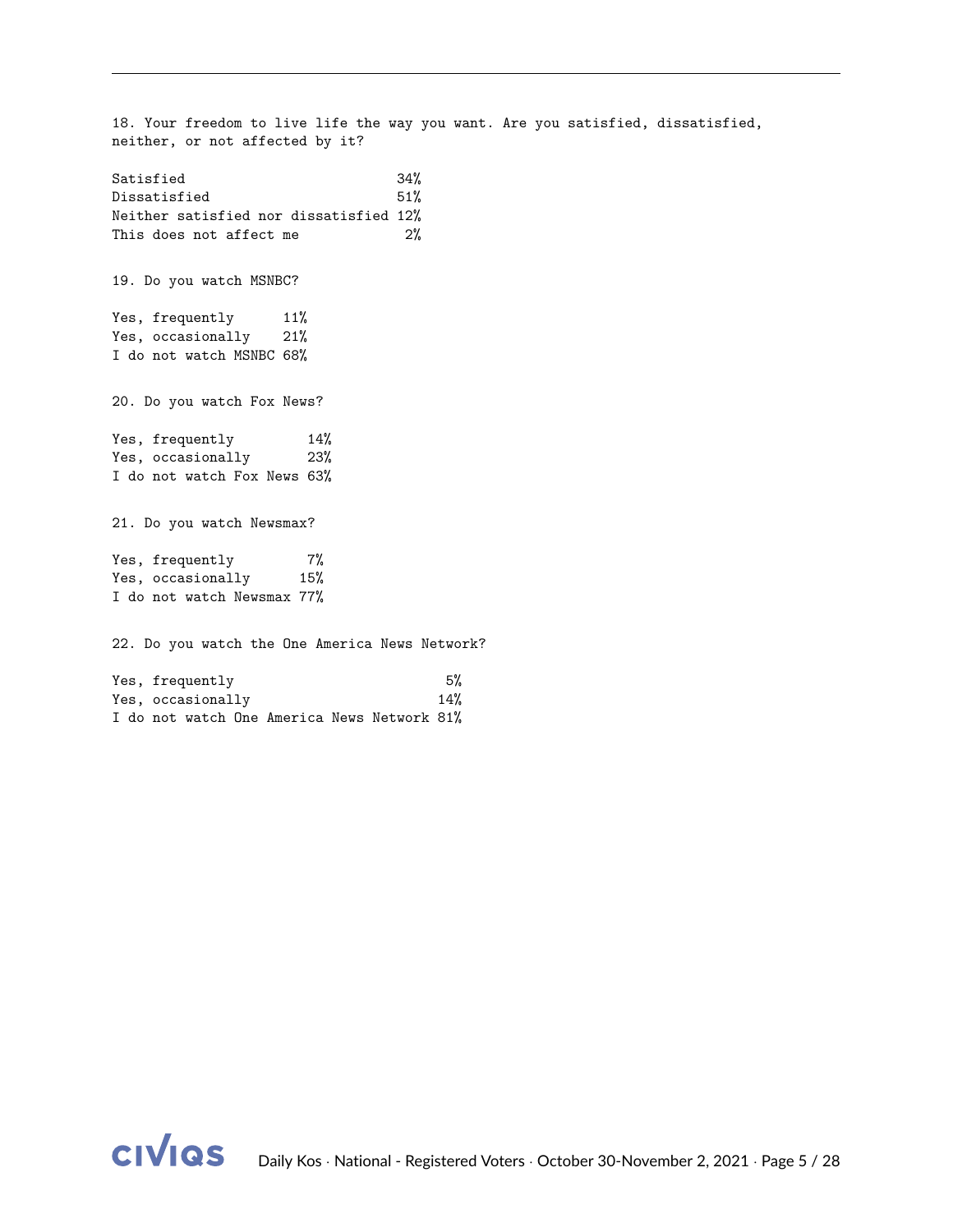### **Crosstabs**

1. Thinking back to the start of 2021, is your quality of life better or worse now than it was then?

|                                  | Total  |     |        | Democrat Republican Independent   |       |        |        | Female Male |                                                     |          |
|----------------------------------|--------|-----|--------|-----------------------------------|-------|--------|--------|-------------|-----------------------------------------------------|----------|
| My quality of life is better now | 20%    |     | 38%    | 4%                                |       |        | 15%    | 22%         | 19%                                                 |          |
| Same as the start of the year    | $33\%$ |     | 46%    | 21%                               |       |        | 30%    | 35%         | 32%                                                 |          |
| My quality of life is worse now  | 44%    |     | 14%    | 71%                               |       |        | 51%    | 40%         | 46%                                                 |          |
| Unsure or hard to say            | 3%     |     | $1\%$  | 4%                                |       |        | 3%     | 3%          | 3%                                                  |          |
|                                  | Total  |     |        | White Black Hispanic Other        |       |        |        |             | White: Non-College College                          |          |
| My quality of life is better now | 20%    | 17% | $33\%$ |                                   | 28%   | 23%    |        |             | 15%                                                 | $20\%$   |
| Same as the start of the year    | 33%    | 31% | 40%    | 40%                               |       | 29%    |        |             | 31%                                                 | $32\%$   |
| My quality of life is worse now  | 44%    | 49% | 24%    |                                   | 29%   | 48%    |        |             | 51%                                                 | 45%      |
| Unsure or hard to say            | 3%     | 3%  | $2\%$  |                                   | 3%    | 0%     |        |             | $3\%$                                               | 2%       |
|                                  | Total  |     |        | Non-College College grad Postgrad |       |        |        |             | Urban Suburban Rural                                |          |
| My quality of life is better now | 20%    |     | 19%    |                                   | 21%   |        | 28%    | 30%         | 20%                                                 | 15%      |
| Same as the start of the year    | $33\%$ |     | 34%    |                                   | 33%   |        | 34%    | 35%         | 34%                                                 | 33%      |
| My quality of life is worse now  | 44%    |     | 45%    |                                   | 45%   |        | 35%    | 31%         | 44%                                                 | 50%      |
| Unsure or hard to say            | 3%     |     | 3%     |                                   | $2\%$ |        | 3%     | 4%          |                                                     | 2%<br>2% |
|                                  | Total  |     |        | 18-34 35-49 50-64 65+             |       |        |        |             | South West Midwest Northeast                        |          |
| My quality of life is better now | 20%    | 24% | 22%    | 17% 18%                           |       | $20\%$ | 21%    | 22%         |                                                     | 18%      |
| Same as the start of the year    | $33\%$ | 31% | 33%    | 29% 41%                           |       | 33%    | $30\%$ | 38%         |                                                     | 32%      |
| My quality of life is worse now  | 44%    | 42% | 43%    | 51% 38%                           |       | 44%    | 46%    | 38%         |                                                     | 47%      |
| Unsure or hard to say            | $3\%$  | 4%  | 1%     | $3\%$ $3\%$                       |       | 3%     | 3%     | $2\%$       |                                                     | $3\%$    |
|                                  | Total  |     |        |                                   |       |        |        |             | Watch Fox News: Frequently Occasionally Don't watch |          |
| My quality of life is better now | 20%    |     |        |                                   |       | 3%     |        | 8%          |                                                     | 29%      |
| Same as the start of the year    | 33%    |     |        |                                   |       | 24%    |        | 26%         |                                                     | 38%      |
| My quality of life is worse now  | 44%    |     |        |                                   |       | 70%    |        | 64%         |                                                     | 30%      |
| Unsure or hard to say            | 3%     |     |        |                                   |       | 3%     |        | 3%          |                                                     | 3%       |
|                                  | Total  |     |        |                                   |       |        |        |             | Watch MSNBC: Frequently Occasionally Don't watch    |          |
| My quality of life is better now | 20%    |     |        |                                   | 43%   |        |        | 29%         | 14%                                                 |          |
| Same as the start of the year    | 33%    |     |        |                                   | 42%   |        |        | 44%         | 28%                                                 |          |
| My quality of life is worse now  | 44%    |     |        |                                   | 12%   |        |        | 26%         | 54%                                                 |          |
| Unsure or hard to say            | 3%     |     |        |                                   | 3%    |        |        | $1\%$       | 3%                                                  |          |

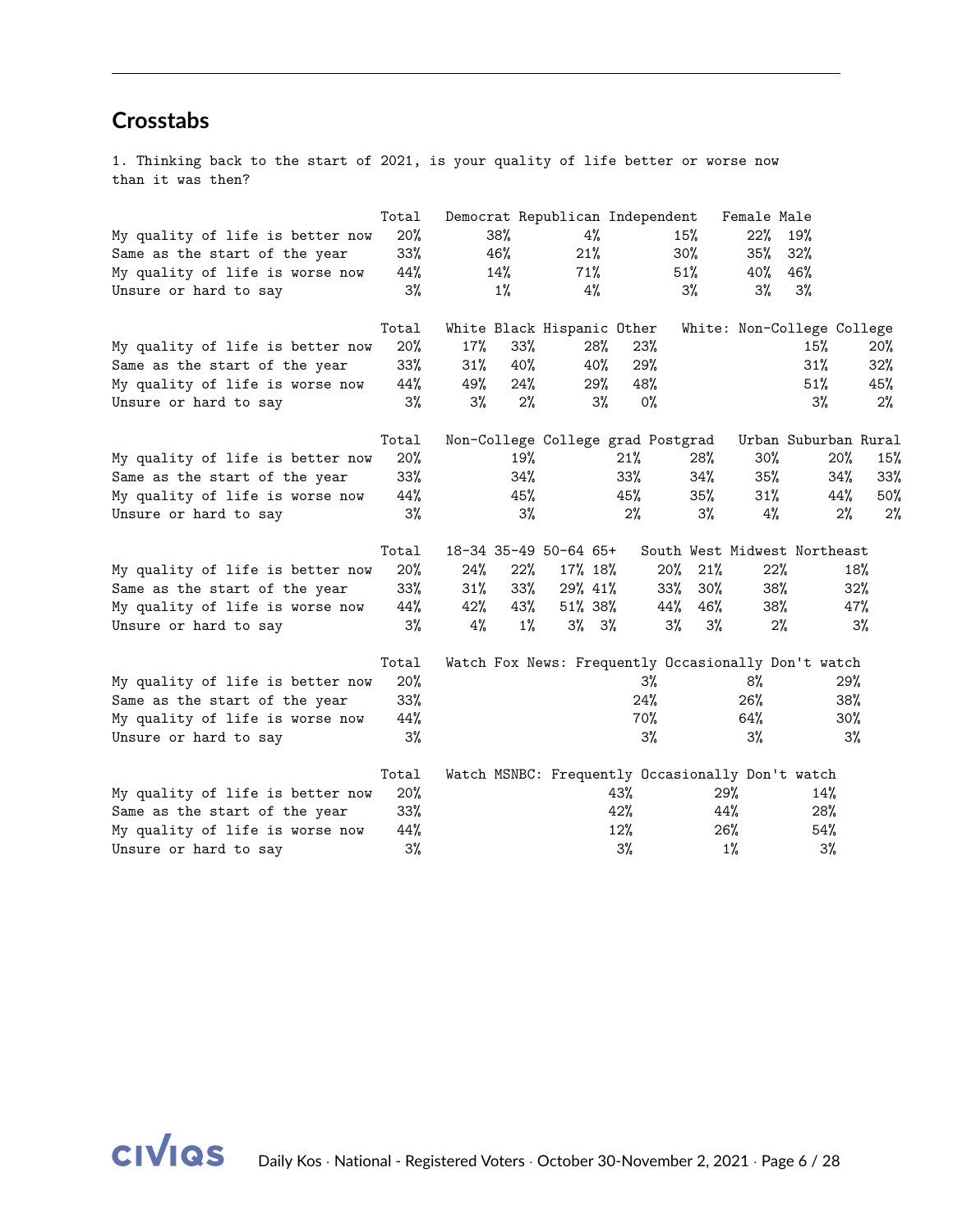2. Do you think that the country would be better off by doing more things that Democrats want, more things that Republicans want, neither, or does it not matter?

|                                 | Total |       |       |                            |       | Democrat Republican Independent   |       | Female Male                                      |                                                            |       |
|---------------------------------|-------|-------|-------|----------------------------|-------|-----------------------------------|-------|--------------------------------------------------|------------------------------------------------------------|-------|
| Do more things Democrats want   | 44%   |       | 87%   |                            | 3%    |                                   | 34%   | 48%                                              | 41%                                                        |       |
| Do more things Republicans want | 42%   |       | 3%    | 87%                        |       |                                   | 43%   | 40%                                              | 44%                                                        |       |
| Do neither                      | 8%    |       | 4%    |                            | 6%    |                                   | 15%   | 7%                                               | 8%                                                         |       |
| It does not matter              | 4%    |       | 3%    |                            | 2%    |                                   | 5%    | 3%                                               | 4%                                                         |       |
| Unsure                          | 2%    |       | 3%    |                            | 1%    |                                   | 3%    | 2%                                               | 2%                                                         |       |
|                                 |       |       |       |                            |       |                                   |       |                                                  |                                                            |       |
|                                 | Total |       |       | White Black Hispanic Other |       |                                   |       |                                                  | White: Non-College College                                 |       |
| Do more things Democrats want   | 44%   | 35%   | 76%   |                            | 59%   | 52%                               |       |                                                  | 33%                                                        | 40%   |
| Do more things Republicans want | 42%   | 51%   | 11%   |                            | 28%   | 29%                               |       |                                                  | 52%                                                        | 48%   |
| Do neither                      | 8%    | 8%    | 6%    |                            | 7%    | 12%                               |       |                                                  | 8%                                                         | 8%    |
| It does not matter              | 4%    | 4%    | 4%    |                            | $1\%$ | 7%                                |       |                                                  | 4%                                                         | 3%    |
| Unsure                          | 2%    | 2%    | 1%    |                            | 6%    | $0\%$                             |       |                                                  | 2%                                                         | 2%    |
|                                 |       |       |       |                            |       |                                   |       |                                                  |                                                            |       |
|                                 | Total |       |       |                            |       | Non-College College grad Postgrad |       |                                                  | Urban Suburban Rural                                       |       |
| Do more things Democrats want   | 44%   |       | 42%   |                            |       | 43%                               | 55%   | $60\%$                                           | 45%                                                        | 35%   |
| Do more things Republicans want | 42%   |       | 43%   |                            |       | 41%                               | 36%   | 24%                                              | 43%                                                        | 52%   |
| Do neither                      | 8%    |       | 8%    |                            |       | 10%                               | 5%    | 9%                                               | 8%                                                         | 6%    |
| It does not matter              | 4%    |       | 4%    |                            |       | 4%                                | 2%    | 5%                                               | 3%                                                         | 4%    |
| Unsure                          | 2%    |       | 3%    |                            |       | $2\%$                             | 2%    | 2%                                               | $1\%$                                                      | 3%    |
|                                 | Total |       |       | 18-34 35-49 50-64 65+      |       |                                   |       |                                                  | South West Midwest Northeast                               |       |
| Do more things Democrats want   | 44%   | 45%   | 45%   | 41% 47%                    |       | 44%                               | 44%   | 49%                                              |                                                            | 39%   |
| Do more things Republicans want | 42%   | 37%   | 40%   | 48% 43%                    |       | 42%                               | 42%   | 41%                                              |                                                            | 44%   |
| Do neither                      | 8%    | 14%   | 7%    | 4%                         | 7%    | 8%                                | 9%    | 6%                                               |                                                            | 8%    |
| It does not matter              | 4%    | 4%    | 5%    | 3%                         | 2%    | $3\%$                             | 4%    | 2%                                               |                                                            | 5%    |
| Unsure                          | 2%    | $1\%$ | $3\%$ | 4%                         | $2\%$ | $3\%$                             | $1\%$ | 2%                                               |                                                            | $3\%$ |
|                                 | Total |       |       |                            |       |                                   |       |                                                  |                                                            |       |
|                                 | 44%   |       |       |                            |       | 5%                                |       | 16%                                              | Watch Fox News: Frequently Occasionally Don't watch<br>63% |       |
| Do more things Democrats want   | 42%   |       |       |                            |       | 88%                               |       | 70%                                              | 22%                                                        |       |
| Do more things Republicans want |       |       |       |                            |       |                                   |       |                                                  |                                                            |       |
| Do neither                      | 8%    |       |       |                            |       | $1\%$                             |       | 8%                                               | 10%                                                        |       |
| It does not matter              | 4%    |       |       |                            |       | 4%                                |       | 3%                                               |                                                            | 4%    |
| Unsure                          | 2%    |       |       |                            |       | 2%                                |       | 3%                                               |                                                            | 2%    |
|                                 | Total |       |       |                            |       |                                   |       | Watch MSNBC: Frequently Occasionally Don't watch |                                                            |       |
| Do more things Democrats want   | 44%   |       |       |                            | 91%   |                                   |       | 70%                                              | 28%                                                        |       |
| Do more things Republicans want | 42%   |       |       |                            | 5%    |                                   |       | 20%                                              | 55%                                                        |       |
| Do neither                      | 8%    |       |       |                            | 0%    |                                   |       | 4%                                               | 10%                                                        |       |
| It does not matter              | 4%    |       |       |                            | 1%    |                                   |       | 3%                                               | 4%                                                         |       |
| Unsure                          | 2%    |       |       |                            | 2%    |                                   |       | 3%                                               | 2%                                                         |       |

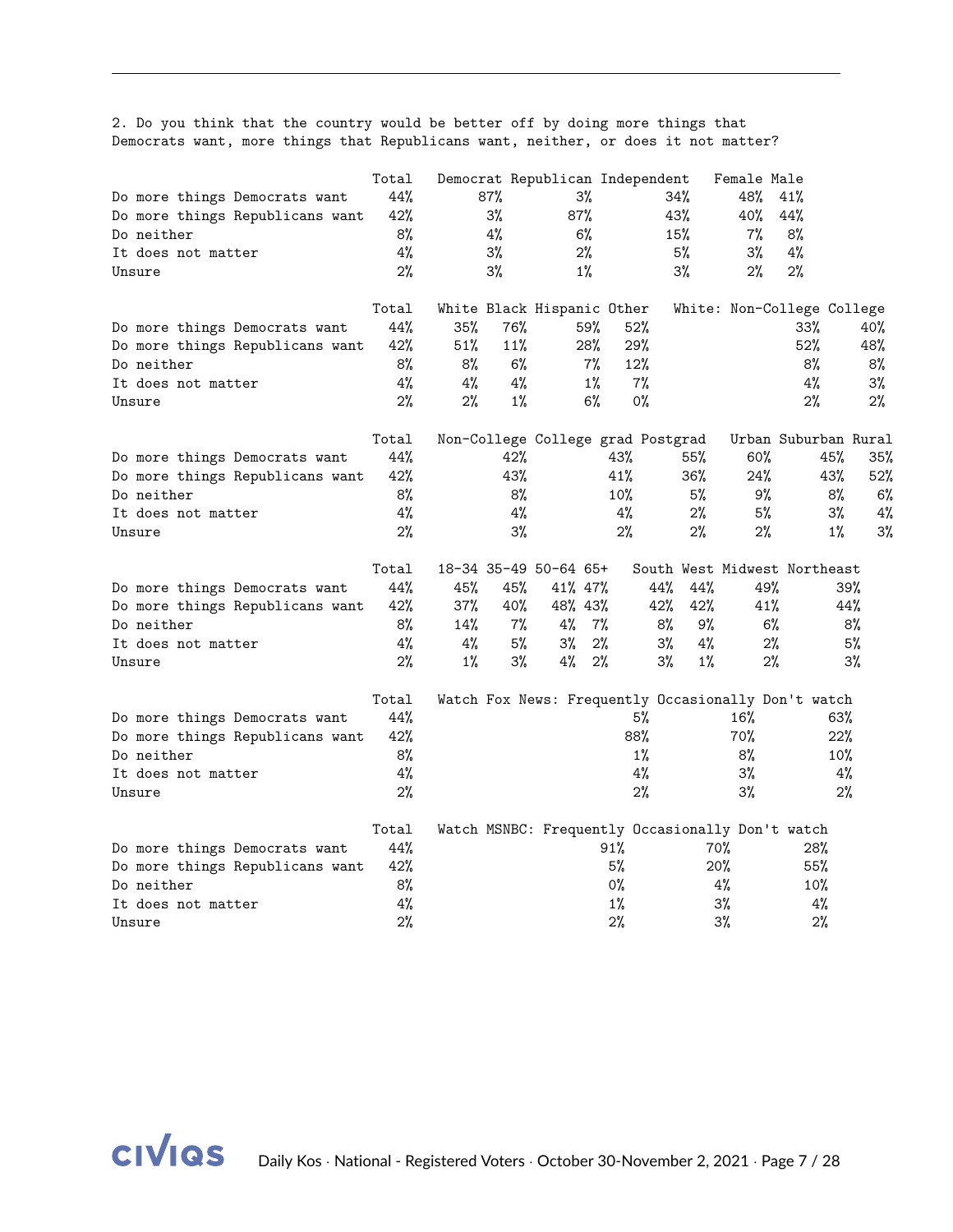3. We are going to ask about some different parts of American life right now. For each one, please say if you are satisfied with it, dissatisfied with it, neither satisfied nor dissatisfied, or not affected by it. The price you pay for gasoline. Are you satisfied, dissatisfied, neither, or not affected by it?

|                                    | Total |        |        |                       |       | Democrat Republican Independent   |            | Female Male                                      |                                                     |       |
|------------------------------------|-------|--------|--------|-----------------------|-------|-----------------------------------|------------|--------------------------------------------------|-----------------------------------------------------|-------|
| Satisfied                          | 5%    |        | 9%     |                       | 2%    |                                   | $3\%$      | 4%                                               | 5%                                                  |       |
| Dissatisfied                       | 78%   |        | 59%    | 97%                   |       |                                   | $80\%$     | 79%                                              | 76%                                                 |       |
| Neither satisfied nor dissatisfied | 13%   |        | 24%    |                       | $1\%$ |                                   | 11%        | $12\%$                                           | 14%                                                 |       |
| This does not affect me            | 5%    |        | 8%     |                       | $1\%$ |                                   | $6\%$      | 5%                                               | 5%                                                  |       |
|                                    | Total |        |        |                       |       | White Black Hispanic Other        |            |                                                  | White: Non-College College                          |       |
| Satisfied                          | 5%    | 5%     | 4%     |                       | 4%    | 5%                                |            |                                                  | 4%                                                  | 7%    |
| Dissatisfied                       | 78%   | 79%    | 72%    |                       | 76%   | 70%                               |            |                                                  | 82%                                                 | 74%   |
| Neither satisfied nor dissatisfied | 13%   | $12\%$ | 15%    |                       | 15%   | 16%                               |            |                                                  | 9%                                                  | 16%   |
| This does not affect me            | 5%    | 4%     | 9%     |                       | $4\%$ | 9%                                |            |                                                  | 5%                                                  | 3%    |
|                                    | Total |        |        |                       |       | Non-College College grad Postgrad |            |                                                  | Urban Suburban Rural                                |       |
| Satisfied                          | 5%    |        | 4%     |                       |       | 3%                                | $11\%$     | 6%                                               | 4%                                                  | 4%    |
| Dissatisfied                       | 78%   |        | 80%    |                       |       | 76%                               | 68%        | 68%                                              | 78%                                                 | 83%   |
| Neither satisfied nor dissatisfied | 13%   |        | $10\%$ |                       |       | 16%                               | 19%        | 16%                                              | 14%                                                 | 10%   |
| This does not affect me            | 5%    |        | 6%     |                       |       | 4%                                | 3%         | $10\%$                                           | 5%                                                  | 3%    |
|                                    | Total |        |        | 18-34 35-49 50-64 65+ |       |                                   |            |                                                  | South West Midwest Northeast                        |       |
| Satisfied                          | 5%    | 4%     | $7\%$  | $3\%$ 5%              |       |                                   | 5%<br>5%   | 5%                                               |                                                     | $3\%$ |
| Dissatisfied                       | 78%   | 77%    | 76%    | 81% 77%               |       |                                   | 74%<br>83% | 74%                                              |                                                     | 82%   |
| Neither satisfied nor dissatisfied | 13%   | 15%    | $12\%$ | 12% 12%               |       |                                   | 17%<br>8%  | 15%                                              |                                                     | 8%    |
| This does not affect me            | 5%    | 5%     | 5%     | $4\%$ 7%              |       |                                   | 4%<br>5%   | 5%                                               |                                                     | 7%    |
|                                    | Total |        |        |                       |       |                                   |            |                                                  | Watch Fox News: Frequently Occasionally Don't watch |       |
| Satisfied                          | 5%    |        |        |                       |       | $1\%$                             |            | $2\%$                                            | 7%                                                  |       |
| Dissatisfied                       | 78%   |        |        |                       |       | 97%                               |            | 92%                                              | 68%                                                 |       |
| Neither satisfied nor dissatisfied | 13%   |        |        |                       |       | 1%                                |            | 5%                                               | 18%                                                 |       |
| This does not affect me            | 5%    |        |        |                       |       | $1\%$                             |            | 2%                                               | 7%                                                  |       |
|                                    | Total |        |        |                       |       |                                   |            | Watch MSNBC: Frequently Occasionally Don't watch |                                                     |       |
| Satisfied                          | 5%    |        |        |                       |       | 7%                                |            | 5%                                               | 4%                                                  |       |
| Dissatisfied                       | 78%   |        |        |                       |       | 62%                               |            | 70%                                              | 83%                                                 |       |
| Neither satisfied nor dissatisfied | 13%   |        |        |                       |       | 23%                               |            | 18%                                              | 10%                                                 |       |
| This does not affect me            | 5%    |        |        |                       |       | 8%                                |            | 8%                                               | 4%                                                  |       |

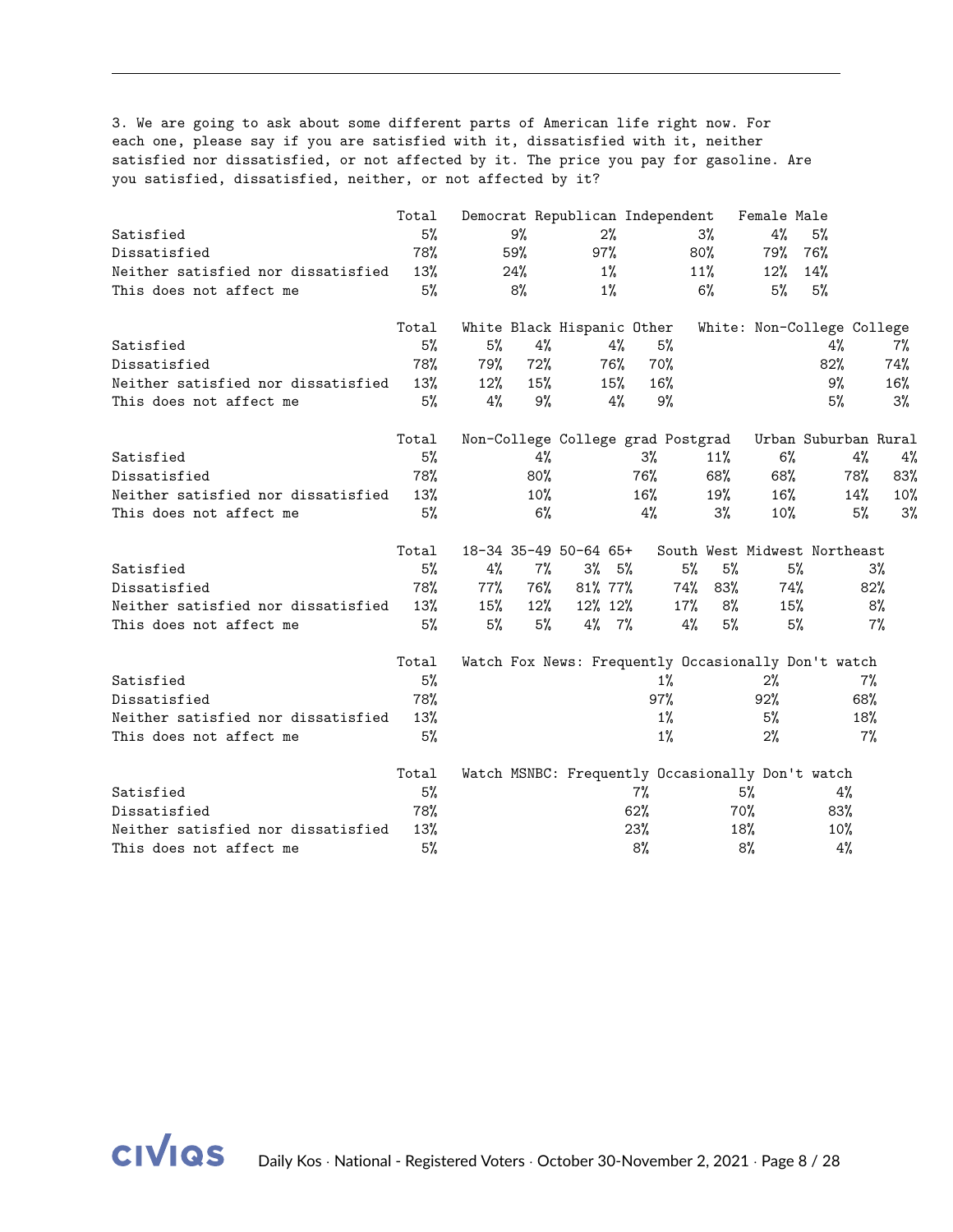4. The direction that the COVID-19 pandemic is going in your area. Are you satisfied, dissatisfied, neither, or not affected by it?

|                                    | Total |        |       | Democrat Republican Independent                  |        |        |        | Female Male |                                                     |       |
|------------------------------------|-------|--------|-------|--------------------------------------------------|--------|--------|--------|-------------|-----------------------------------------------------|-------|
| Satisfied                          | 38%   |        | 45%   | 31%                                              |        |        | $37\%$ | 35%         | 40%                                                 |       |
| Dissatisfied                       | 36%   |        | 36%   | 39%                                              |        |        | 34%    | 39%         | 34%                                                 |       |
| Neither satisfied nor dissatisfied | 22%   |        | 18%   | 23%                                              |        |        | 26%    | 23%         | 21%                                                 |       |
| This does not affect me            | 4%    |        | $1\%$ | 7%                                               |        |        | 4%     | $3\%$       | 5%                                                  |       |
|                                    | Total |        |       | White Black Hispanic Other                       |        |        |        |             | White: Non-College College                          |       |
| Satisfied                          | 38%   | 36%    | 49%   |                                                  | 43%    | 29%    |        |             | 32%                                                 | 44%   |
| Dissatisfied                       | 36%   | $37\%$ | 32%   |                                                  | $32\%$ | 38%    |        |             | 39%                                                 | 34%   |
| Neither satisfied nor dissatisfied | 22%   | $22\%$ | 18%   |                                                  | 21%    | 29%    |        |             | 24%                                                 | 19%   |
| This does not affect me            | 4%    | $4\%$  | $1\%$ |                                                  | $4\%$  | 3%     |        |             | 5%                                                  | 4%    |
|                                    | Total |        |       | Non-College College grad Postgrad                |        |        |        |             | Urban Suburban Rural                                |       |
| Satisfied                          | 38%   |        | 35%   |                                                  | 42%    |        | 45%    | 44%         | 43%                                                 | 27%   |
| Dissatisfied                       | 36%   |        | 37%   |                                                  | 37%    |        | $30\%$ | 28%         | 32%                                                 | 46%   |
| Neither satisfied nor dissatisfied | 22%   |        | 24%   |                                                  | 18%    |        | 21%    | 25%         | 22%                                                 | 21%   |
| This does not affect me            | 4%    |        | 4%    |                                                  |        | 3%     | 4%     | 3%          | 3%                                                  | $7\%$ |
|                                    | Total |        |       | 18-34 35-49 50-64 65+                            |        |        |        |             | South West Midwest Northeast                        |       |
| Satisfied                          | 38%   | 39%    | 38%   | 35% 40%                                          |        | 42%    | 36%    | 31%         |                                                     | 39%   |
| Dissatisfied                       | 36%   | 35%    | 36%   | 40% 34%                                          |        | $32\%$ | 41%    | 43%         |                                                     | 30%   |
| Neither satisfied nor dissatisfied | 22%   | 23%    | 21%   | $21\%$ 25%                                       |        | 22%    | 18%    | 22%         |                                                     | 27%   |
| This does not affect me            | 4%    | $3\%$  | $6\%$ | $5\%$ 2%                                         |        | 3%     | 4%     | 5%          |                                                     | 4%    |
|                                    | Total |        |       |                                                  |        |        |        |             | Watch Fox News: Frequently Occasionally Don't watch |       |
| Satisfied                          | 38%   |        |       |                                                  |        | $33\%$ |        | 33%         |                                                     | 40%   |
| Dissatisfied                       | 36%   |        |       |                                                  |        | $35\%$ |        | 38%         |                                                     | 36%   |
| Neither satisfied nor dissatisfied | 22%   |        |       |                                                  |        | 24%    |        | 23%         |                                                     | 21%   |
| This does not affect me            | 4%    |        |       |                                                  |        | 7%     |        | 5%          |                                                     | 3%    |
|                                    | Total |        |       | Watch MSNBC: Frequently Occasionally Don't watch |        |        |        |             |                                                     |       |
| Satisfied                          | 38%   |        |       |                                                  | 48%    |        | 44%    |             | 34%                                                 |       |
| Dissatisfied                       | 36%   |        |       |                                                  | 34%    |        | 35%    |             | 37%                                                 |       |
| Neither satisfied nor dissatisfied | 22%   |        |       |                                                  | 18%    |        | 21%    |             | 23%                                                 |       |
| This does not affect me            | 4%    |        |       |                                                  | $0\%$  |        |        | 1%          | 6%                                                  |       |

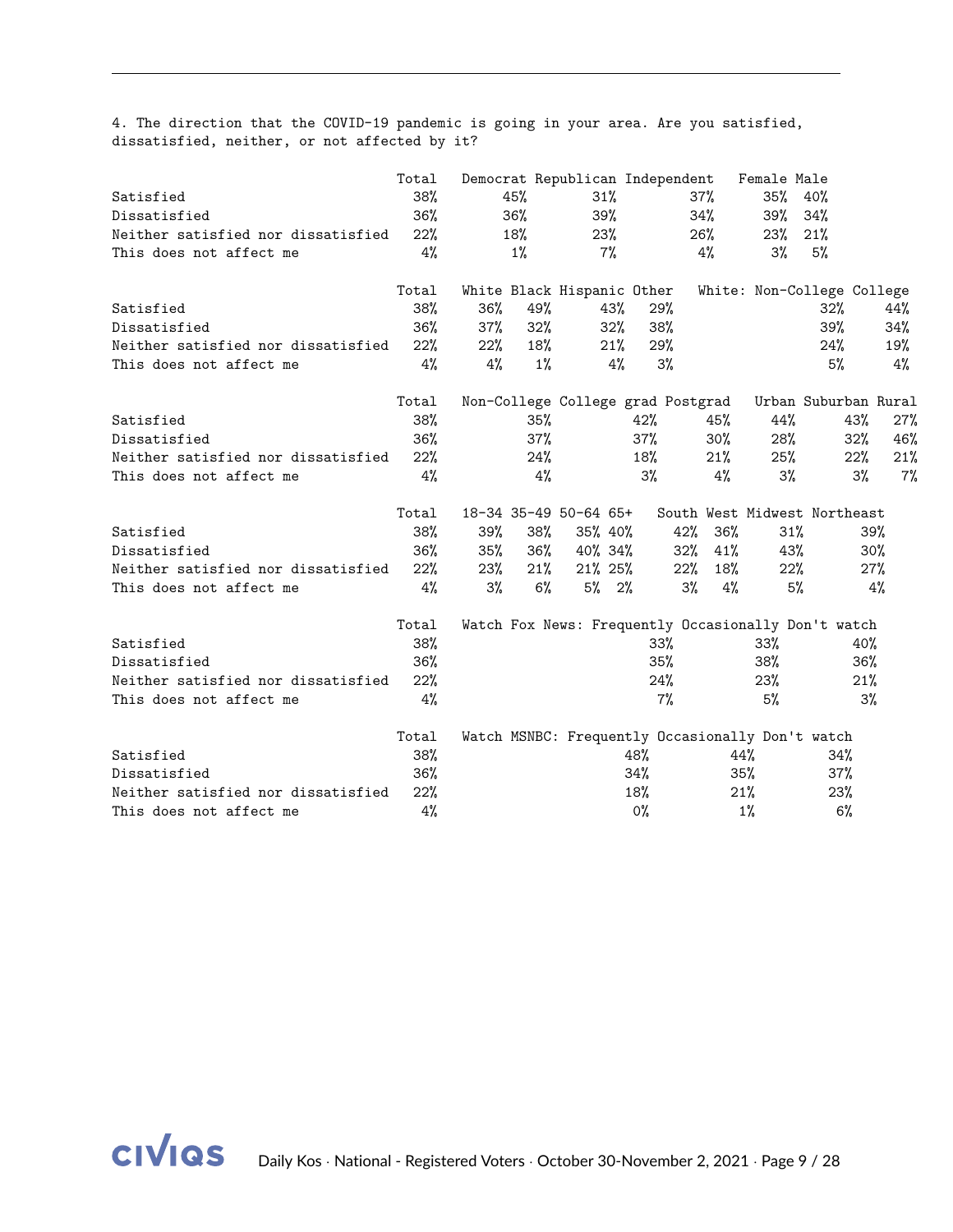5. Racial relations. Are you satisfied, dissatisfied, neither, or not affected by it?

|                                    | Total  |        |        | Democrat Republican Independent |        |        |               | Female Male |                                                        |        |
|------------------------------------|--------|--------|--------|---------------------------------|--------|--------|---------------|-------------|--------------------------------------------------------|--------|
| Satisfied                          | 11%    |        | $6\%$  | 14%                             |        |        | 14%           | $10\%$      | 12%                                                    |        |
| Dissatisfied                       | 63%    |        | 79%    | 50%                             |        |        | 57%           | 65%         | 61%                                                    |        |
| Neither satisfied nor dissatisfied | 15%    |        | $10\%$ |                                 | 19%    |        | 18%           | 15%         | 16%                                                    |        |
| This does not affect me            | 10%    |        | 5%     | $17\%$                          |        |        | 11%           | $10\%$ 11%  |                                                        |        |
|                                    | Total  |        |        | White Black Hispanic Other      |        |        |               |             | White: Non-College College                             |        |
| Satisfied                          | 11%    | 11%    | $7\%$  |                                 | $14\%$ | $10\%$ |               |             | 11%                                                    | 13%    |
| Dissatisfied                       | 63%    | 59%    | 82%    |                                 | 65%    | 69%    |               |             | 58%                                                    | 61%    |
| Neither satisfied nor dissatisfied | 15%    | $17\%$ | 8%     |                                 | 14%    | 20%    |               |             | 18%                                                    | 14%    |
| This does not affect me            | $10\%$ | 13%    | 3%     |                                 | 7%     | 2%     |               |             | 13%                                                    | 12%    |
|                                    | Total  |        |        |                                 |        |        |               |             | Non-College College grad Postgrad Urban Suburban Rural |        |
| Satisfied                          | 11%    |        | 10%    |                                 |        | 14%    | $11\%$        | 8%          | 11%                                                    | 12%    |
| Dissatisfied                       | 63%    |        | 62%    |                                 |        | 63%    | 68%           | 69%         | 66%                                                    | 57%    |
| Neither satisfied nor dissatisfied | 15%    |        | 17%    |                                 |        | 14%    | 9%            | 12%         | $14\%$                                                 | 19%    |
| This does not affect me            | 10%    |        | 10%    |                                 |        | 9%     | 12%           | $10\%$      | 9%                                                     | 13%    |
|                                    | Total  |        |        | 18-34 35-49 50-64 65+           |        |        |               |             | South West Midwest Northeast                           |        |
| Satisfied                          | 11%    | 13%    |        | 11% 10% 10%                     |        |        | $11\%$ $12\%$ | 11%         |                                                        | 10%    |
| Dissatisfied                       | 63%    | 64%    | 64%    | 64% 62%                         |        |        | 62% 69%       | 59%         |                                                        | $62\%$ |
| Neither satisfied nor dissatisfied | 15%    | 13%    | 13%    | 15% 20%                         |        |        | 11%<br>17%    | 18%         |                                                        | 16%    |
| This does not affect me            | 10%    | $10\%$ | 11%    | 11% 9%                          |        |        | 10%<br>8%     | 12%         |                                                        | 12%    |
|                                    | Total  |        |        |                                 |        |        |               |             | Watch Fox News: Frequently Occasionally Don't watch    |        |
| Satisfied                          | 11%    |        |        |                                 |        | 14%    |               | 15%         | 9%                                                     |        |
| Dissatisfied                       | 63%    |        |        |                                 |        | 54%    |               | 52%         | 70%                                                    |        |
| Neither satisfied nor dissatisfied | 15%    |        |        |                                 |        | 19%    |               | 19%         | 13%                                                    |        |
| This does not affect me            | 10%    |        |        |                                 |        | 13%    |               | 14%         | 9%                                                     |        |
|                                    | Total  |        |        |                                 |        |        |               |             | Watch MSNBC: Frequently Occasionally Don't watch       |        |
| Satisfied                          | 11%    |        |        |                                 |        | 4%     |               | 8%          | 13%                                                    |        |
| Dissatisfied                       | 63%    |        |        |                                 |        | 81%    |               | 70%         | 59%                                                    |        |
| Neither satisfied nor dissatisfied | 15%    |        |        |                                 |        | 13%    |               | 17%         | 15%                                                    |        |
| This does not affect me            | 10%    |        |        |                                 |        | 3%     |               | 5%          | 13%                                                    |        |

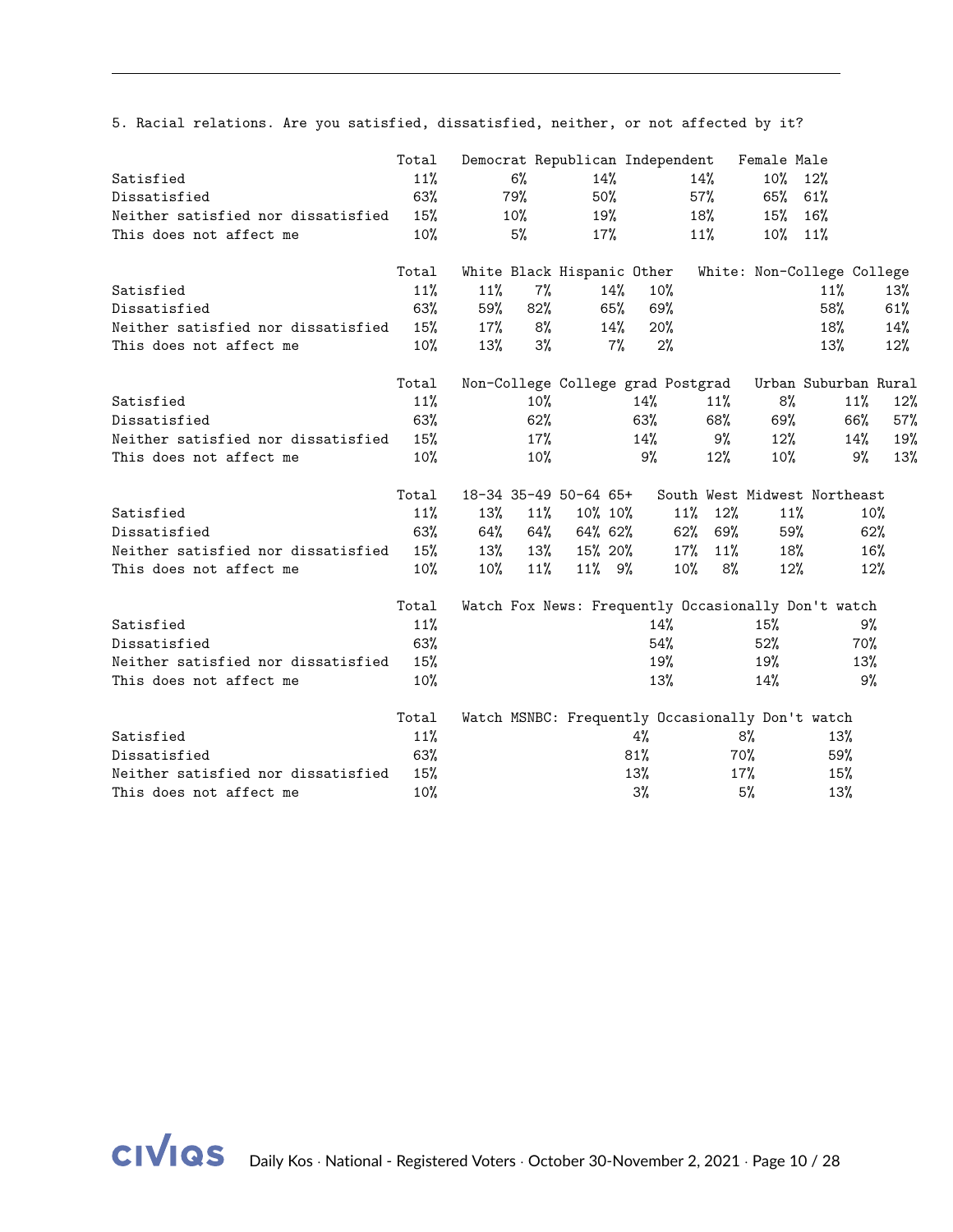6. The infrastructure where you live, including roads, electricity, utilities, telephone, and Internet. Are you satisfied, dissatisfied, neither, or not affected by it?

|                                    | Total  |       |       | Democrat Republican Independent                     |        |        |        | Female Male |                              |                            |
|------------------------------------|--------|-------|-------|-----------------------------------------------------|--------|--------|--------|-------------|------------------------------|----------------------------|
| Satisfied                          | 30%    |       | 26%   | $36\%$                                              |        |        | $30\%$ | 28%         | 32%                          |                            |
| Dissatisfied                       | $50\%$ |       | 59%   | 38%                                                 |        |        | 49%    | 52%         | 48%                          |                            |
| Neither satisfied nor dissatisfied | 19%    |       | 15%   | 24%                                                 |        |        | 20%    | 18%         | 20%                          |                            |
| This does not affect me            | $1\%$  |       | $1\%$ | 2%                                                  |        |        | $1\%$  | $1\%$       | $1\%$                        |                            |
|                                    | Total  |       |       | White Black Hispanic Other                          |        |        |        |             |                              | White: Non-College College |
| Satisfied                          | 30%    | 34%   | 23%   |                                                     | $27\%$ | 11%    |        |             | 31%                          | 38%                        |
| Dissatisfied                       | $50\%$ | 44%   | 65%   |                                                     | 58%    | 63%    |        |             | 44%                          | 44%                        |
| Neither satisfied nor dissatisfied | 19%    | 21%   | 12%   |                                                     | 14%    | 26%    |        |             | 23%                          | 16%                        |
| This does not affect me            | $1\%$  | $1\%$ | $1\%$ |                                                     | 2%     | $0\%$  |        |             | $1\%$                        | $1\%$                      |
|                                    | Total  |       |       | Non-College College grad Postgrad                   |        |        |        |             |                              | Urban Suburban Rural       |
| Satisfied                          | $30\%$ |       | 28%   |                                                     | 36%    |        | 34%    | 28%         |                              | 34%<br>25%                 |
| Dissatisfied                       | 50%    |       | 50%   |                                                     | 47%    |        | 50%    | $52\%$      |                              | 47%<br>51%                 |
| Neither satisfied nor dissatisfied | 19%    |       | 21%   |                                                     | 16%    |        | 14%    | 18%         |                              | 18%<br>22%                 |
| This does not affect me            | $1\%$  |       | $1\%$ |                                                     | $0\%$  |        | $2\%$  | $1\%$       |                              | 0%<br>2%                   |
|                                    | Total  |       |       | 18-34 35-49 50-64 65+                               |        |        |        |             | South West Midwest Northeast |                            |
| Satisfied                          | $30\%$ | 35%   | 33%   | 25% 28%                                             |        | 29%    | 29%    | 33%         |                              | $30\%$                     |
| Dissatisfied                       | 50%    | 46%   | 48%   | 54% 49%                                             |        | 49%    | 54%    | 46%         |                              | 51%                        |
| Neither satisfied nor dissatisfied | 19%    | 18%   | 19%   | 18% 22%                                             |        | $20\%$ | $17\%$ | 20%         |                              | 19%                        |
| This does not affect me            | $1\%$  | 0%    | 0%    | $2\%$ 1%                                            |        | $2\%$  | $0\%$  | $1\%$       |                              | 0%                         |
|                                    | Total  |       |       | Watch Fox News: Frequently Occasionally Don't watch |        |        |        |             |                              |                            |
| Satisfied                          | 30%    |       |       |                                                     |        | $30\%$ |        | 33%         |                              | $30\%$                     |
| Dissatisfied                       | 50%    |       |       |                                                     |        | 41%    |        | 44%         |                              | 53%                        |
| Neither satisfied nor dissatisfied | 19%    |       |       |                                                     |        | 25%    |        | 23%         |                              | 17%                        |
| This does not affect me            | $1\%$  |       |       |                                                     |        | 4%     |        | $1\%$       |                              | $0\%$                      |
|                                    | Total  |       |       | Watch MSNBC: Frequently Occasionally Don't watch    |        |        |        |             |                              |                            |
| Satisfied                          | 30%    |       |       |                                                     | 21%    |        |        | 29%         | 32%                          |                            |
| Dissatisfied                       | 50%    |       |       |                                                     | 65%    |        |        | 54%         | 45%                          |                            |
| Neither satisfied nor dissatisfied | 19%    |       |       |                                                     | 14%    |        |        | 15%         | 21%                          |                            |
| This does not affect me            | 1%     |       |       |                                                     | $0\%$  |        |        | $1\%$       | 1%                           |                            |

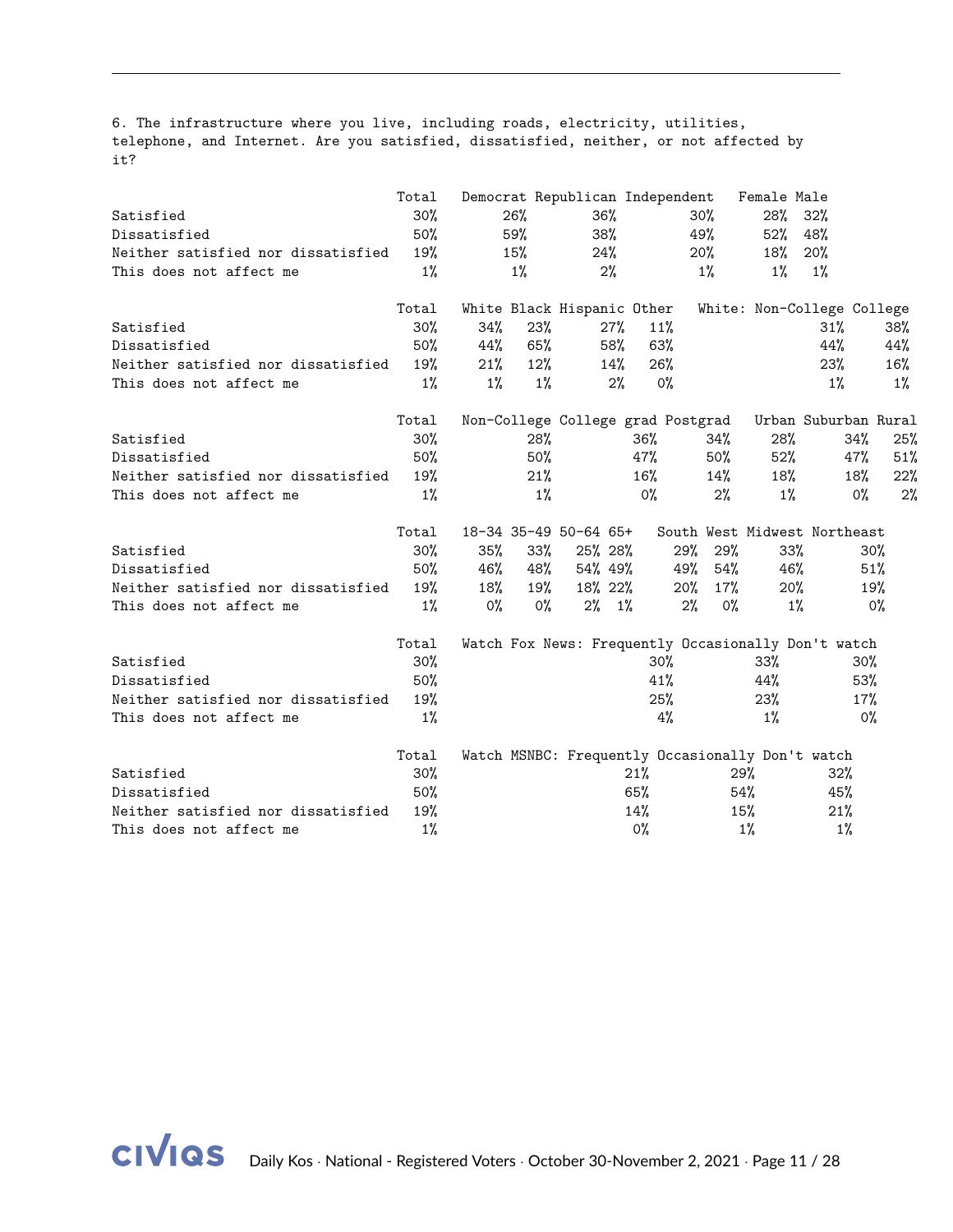7. The gap in wealth between the rich and everyone else. Are you satisfied, dissatisfied, neither, or not affected by it?

|                                    | Total  |        |        |                       |       | Democrat Republican Independent                  |           | Female Male |                                                        |     |
|------------------------------------|--------|--------|--------|-----------------------|-------|--------------------------------------------------|-----------|-------------|--------------------------------------------------------|-----|
| Satisfied                          | 10%    |        | 2%     | 21%                   |       |                                                  | 8%        | 8%          | 12%                                                    |     |
| Dissatisfied                       | 58%    |        | 91%    | 20%                   |       |                                                  | $57\%$    | 62%         | 55%                                                    |     |
| Neither satisfied nor dissatisfied | 21%    |        | 5%     | 39%                   |       |                                                  | 23%       | 21%         | 21%                                                    |     |
| This does not affect me            | 11%    |        | 2%     | $20\%$                |       |                                                  | 12%       | $9\%$ 13%   |                                                        |     |
|                                    | Total  |        |        |                       |       | White Black Hispanic Other                       |           |             | White: Non-College College                             |     |
| Satisfied                          | $10\%$ | 12%    | 2%     |                       | $6\%$ | 5%                                               |           |             | 12%                                                    | 11% |
| Dissatisfied                       | 58%    | 51%    | 83%    |                       | 72%   | 71%                                              |           |             | 49%                                                    | 54% |
| Neither satisfied nor dissatisfied | 21%    | 25%    | 10%    |                       | 15%   | 15%                                              |           |             | 25%                                                    | 24% |
| This does not affect me            | 11%    | 13%    | 5%     |                       | $7\%$ | 9%                                               |           |             | 13%                                                    | 12% |
|                                    | Total  |        |        |                       |       |                                                  |           |             | Non-College College grad Postgrad Urban Suburban Rural |     |
| Satisfied                          | $10\%$ |        | $10\%$ |                       |       | $10\%$                                           | 8%        | 5%          | 11%                                                    | 11% |
| Dissatisfied                       | 58%    |        | 57%    |                       |       | 58%                                              | 64%       | 73%         | 56%                                                    | 52% |
| Neither satisfied nor dissatisfied | 21%    |        | 22%    |                       |       | 20%                                              | 18%       | 13%         | 21%                                                    | 28% |
| This does not affect me            | 11%    |        | 11%    |                       |       | 12%                                              | 11%       | 9%          | 12%                                                    | 9%  |
|                                    | Total  |        |        | 18-34 35-49 50-64 65+ |       |                                                  |           |             | South West Midwest Northeast                           |     |
| Satisfied                          | 10%    | $11\%$ | $10\%$ | $7\%$ 12%             |       |                                                  | 9%<br>11% | 8%          |                                                        | 11% |
| Dissatisfied                       | 58%    | 61%    | 61%    | 56% 55%               |       | 59%                                              | 54%       | 63%         |                                                        | 56% |
| Neither satisfied nor dissatisfied | 21%    | 18%    | 19%    | 25%24%                |       | 20%                                              | 22%       | $20\%$      |                                                        | 25% |
| This does not affect me            | 11%    | $11\%$ | 11%    | 12% 10%               |       |                                                  | 11% 13%   | 9%          |                                                        | 9%  |
|                                    | Total  |        |        |                       |       |                                                  |           |             | Watch Fox News: Frequently Occasionally Don't watch    |     |
| Satisfied                          | 10%    |        |        |                       |       | 23%                                              |           | 15%         |                                                        | 5%  |
| Dissatisfied                       | 58%    |        |        |                       |       | 23%                                              |           | $37\%$      | 74%                                                    |     |
| Neither satisfied nor dissatisfied | 21%    |        |        |                       |       | 37%                                              |           | 32%         | 14%                                                    |     |
| This does not affect me            | 11%    |        |        |                       |       | 17%                                              |           | 16%         |                                                        | 8%  |
|                                    | Total  |        |        |                       |       | Watch MSNBC: Frequently Occasionally Don't watch |           |             |                                                        |     |
| Satisfied                          | 10%    |        |        |                       |       | $1\%$                                            |           | 4%          | 13%                                                    |     |
| Dissatisfied                       | 58%    |        |        |                       |       | 92%                                              |           | 79%         | 46%                                                    |     |
| Neither satisfied nor dissatisfied | 21%    |        |        |                       |       | 5%                                               |           | $13\%$      | 26%                                                    |     |
| This does not affect me            | 11%    |        |        |                       |       | $2\%$                                            |           | 4%          | 14%                                                    |     |

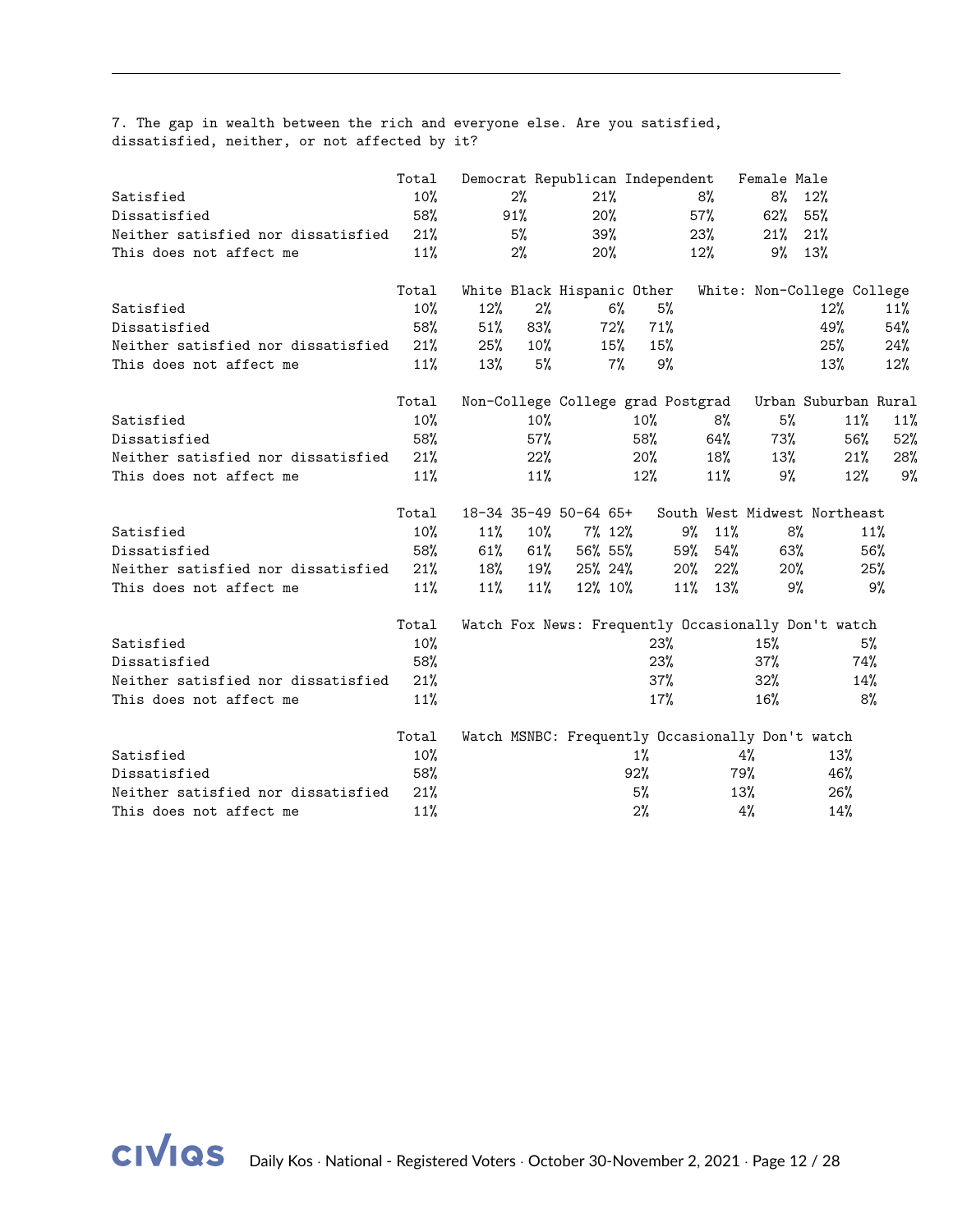8. Your employment situation. Are you satisfied, dissatisfied, neither, or not affected by it?

|                                    | Total |        |        | Democrat Republican Independent                  |               |     |           | Female Male |                                                     |        |
|------------------------------------|-------|--------|--------|--------------------------------------------------|---------------|-----|-----------|-------------|-----------------------------------------------------|--------|
| Satisfied                          | 44%   |        | 48%    | 43%                                              |               | 40% |           | 40%         | 48%                                                 |        |
| Dissatisfied                       | 19%   |        | 17%    | 20%                                              |               | 21% |           | 17%         | 21%                                                 |        |
| Neither satisfied nor dissatisfied | 12%   |        | $12\%$ | 9%                                               |               |     | 14%       | 11%         | 13%                                                 |        |
| This does not affect me            | 25%   |        | 23%    | 28%                                              |               | 25% |           | 32% 19%     |                                                     |        |
|                                    | Total |        |        | White Black Hispanic Other                       |               |     |           |             | White: Non-College College                          |        |
| Satisfied                          | 44%   | 44%    | 41%    | 47%                                              | 46%           |     |           |             | 40%                                                 | $52\%$ |
| Dissatisfied                       | 19%   | 19%    | 17%    | 18%                                              | 21%           |     |           |             | 20%                                                 | 19%    |
| Neither satisfied nor dissatisfied | 12%   | $10\%$ | 20%    |                                                  | $13\%$<br>14% |     |           |             | 10%                                                 | $10\%$ |
| This does not affect me            | 25%   | $26\%$ | 23%    | 23%                                              | 19%           |     |           |             | 30%                                                 | 19%    |
|                                    | Total |        |        | Non-College College grad Postgrad                |               |     |           |             | Urban Suburban Rural                                |        |
| Satisfied                          | 44%   |        | 41%    |                                                  | 48%           |     | 54%       | 46%         | 44%                                                 | 41%    |
| Dissatisfied                       | 19%   |        | 18%    |                                                  | 20%           |     | 22%       | 21%         | 19%                                                 | 18%    |
| Neither satisfied nor dissatisfied | 12%   |        | 12%    |                                                  | 13%           |     | 9%        | 13%         | $12\%$                                              | 11%    |
| This does not affect me            | 25%   |        | 29%    |                                                  | 20%           |     | 15%       | 20%         | 26%                                                 | 31%    |
|                                    | Total |        |        | 18-34 35-49 50-64 65+                            |               |     |           |             | South West Midwest Northeast                        |        |
| Satisfied                          | 44%   | 52%    | 59%    | 45% 19%                                          |               | 45% | 45%       | 47%         |                                                     | 37%    |
| Dissatisfied                       | 19%   | 28%    | 22%    | $20\%$ 6%                                        |               | 17% | 19%       | $20\%$      |                                                     | 21%    |
| Neither satisfied nor dissatisfied | 12%   | 13%    | $12\%$ | $13\%$ 9%                                        |               | 11% | $12\%$    | 10%         |                                                     | 15%    |
| This does not affect me            | 25%   | 8%     | $6\%$  | 22% 66%                                          |               |     | $26%$ 24% | 22%         |                                                     | 27%    |
|                                    | Total |        |        |                                                  |               |     |           |             | Watch Fox News: Frequently Occasionally Don't watch |        |
| Satisfied                          | 44%   |        |        |                                                  | 31%           |     |           | 44%         |                                                     | 47%    |
| Dissatisfied                       | 19%   |        |        |                                                  | 17%           |     |           | 20%         |                                                     | 19%    |
| Neither satisfied nor dissatisfied | 12%   |        |        |                                                  |               | 8%  |           | $12\%$      |                                                     | 12%    |
| This does not affect me            | 25%   |        |        |                                                  | 44%           |     |           | 24%         |                                                     | 22%    |
|                                    | Total |        |        | Watch MSNBC: Frequently Occasionally Don't watch |               |     |           |             |                                                     |        |
| Satisfied                          | 44%   |        |        |                                                  | 36%           |     | 55%       |             | 42%                                                 |        |
| Dissatisfied                       | 19%   |        |        |                                                  | 11%           |     |           | 19%         | 20%                                                 |        |
| Neither satisfied nor dissatisfied | 12%   |        |        |                                                  | 12%           |     |           | 9%          | 13%                                                 |        |
| This does not affect me            | 25%   |        |        |                                                  | 41%           |     | 17%       |             | 25%                                                 |        |

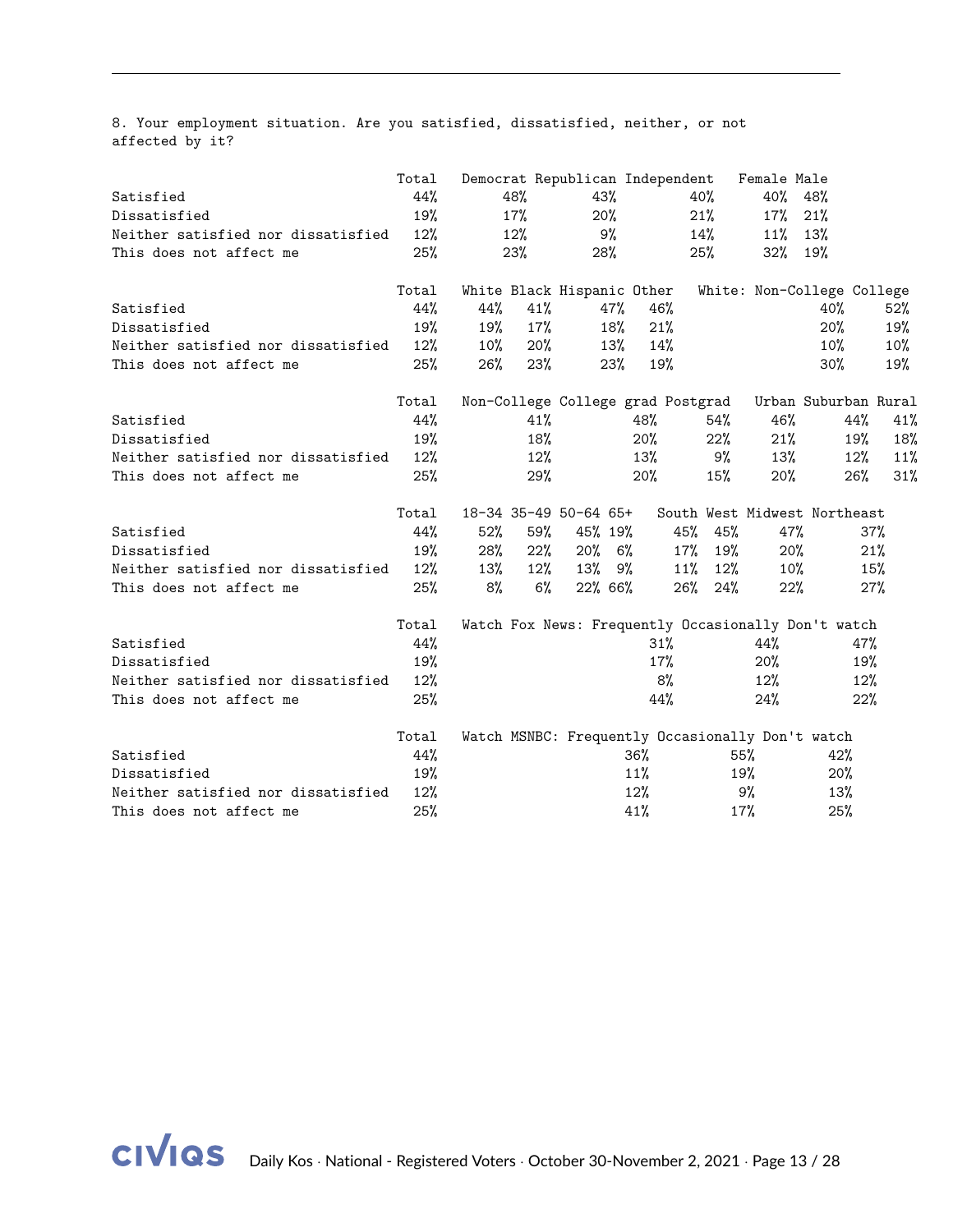9. The quality of education and what is being taught in your local schools. Are you satisfied, dissatisfied, neither, or not affected by it?

|                                    | Total  |        |        |                            |        | Democrat Republican Independent   |            | Female Male                                      |                                                     |     |
|------------------------------------|--------|--------|--------|----------------------------|--------|-----------------------------------|------------|--------------------------------------------------|-----------------------------------------------------|-----|
| Satisfied                          | 16%    |        | 26%    | 9%                         |        |                                   | 13%        | 17% 16%                                          |                                                     |     |
| Dissatisfied                       | 58%    |        | 42%    | 71%                        |        |                                   | 64%        | 55% 60%                                          |                                                     |     |
| Neither satisfied nor dissatisfied | $12\%$ |        | 16%    | 7%                         |        |                                   | $11\%$     | $12\%$                                           | 12%                                                 |     |
| This does not affect me            | 14%    |        | 17%    | 14%                        |        |                                   | 12%        | 16% 12%                                          |                                                     |     |
|                                    | Total  |        |        | White Black Hispanic Other |        |                                   |            |                                                  | White: Non-College College                          |     |
| Satisfied                          | 16%    | 15%    | 15%    |                            | 27%    | 16%                               |            |                                                  | 13%                                                 | 19% |
| Dissatisfied                       | 58%    | 60%    | 52%    |                            | 49%    | 58%                               |            |                                                  | 61%                                                 | 59% |
| Neither satisfied nor dissatisfied | $12\%$ | 11%    | 15%    |                            | $12\%$ | 14%                               |            |                                                  | 11%                                                 | 10% |
| This does not affect me            | 14%    | 14%    | 18%    |                            | $12\%$ | 12%                               |            |                                                  | 15%                                                 | 12% |
|                                    | Total  |        |        |                            |        | Non-College College grad Postgrad |            |                                                  | Urban Suburban Rural                                |     |
| Satisfied                          | 16%    |        | 15%    |                            |        | $16\%$                            | 26%        | 19%                                              | 17%                                                 | 14% |
| Dissatisfied                       | 58%    |        | 59%    |                            |        | $60\%$                            | 51%        | 53%                                              | 57%                                                 | 63% |
| Neither satisfied nor dissatisfied | 12%    |        | 12%    |                            |        | $11\%$                            | 12%        | 11%                                              | $11\%$                                              | 11% |
| This does not affect me            | 14%    |        | 15%    |                            |        | 14%                               | $12\%$     | 18%                                              | 14%                                                 | 12% |
|                                    | Total  |        |        | 18-34 35-49 50-64 65+      |        |                                   |            |                                                  | South West Midwest Northeast                        |     |
| Satisfied                          | $16\%$ | $17\%$ | $20\%$ | 14% 13%                    |        |                                   | 18%<br>15% | 18%                                              |                                                     | 15% |
| Dissatisfied                       | 58%    | 57%    | 57%    | 59% 59%                    |        |                                   | 58%<br>63% | 54%                                              |                                                     | 55% |
| Neither satisfied nor dissatisfied | $12\%$ | $10\%$ |        | 11% 12% 13%                |        |                                   | $12\%$ 8%  | 14%                                              |                                                     | 13% |
| This does not affect me            | 14%    | 15%    | $12\%$ | 14% 15%                    |        |                                   | 14% 11%    | 15%                                              |                                                     | 17% |
|                                    | Total  |        |        |                            |        |                                   |            |                                                  | Watch Fox News: Frequently Occasionally Don't watch |     |
| Satisfied                          | 16%    |        |        |                            |        | 6%                                |            | 12%                                              | 20%                                                 |     |
| Dissatisfied                       | 58%    |        |        |                            |        | 72%                               |            | 67%                                              | 52%                                                 |     |
| Neither satisfied nor dissatisfied | 12%    |        |        |                            |        | 9%                                |            | 11%                                              | 12%                                                 |     |
| This does not affect me            | 14%    |        |        |                            |        | 13%                               |            | $11\%$                                           | 15%                                                 |     |
|                                    | Total  |        |        |                            |        |                                   |            | Watch MSNBC: Frequently Occasionally Don't watch |                                                     |     |
| Satisfied                          | 16%    |        |        |                            |        | 24%                               |            | 24%                                              | 13%                                                 |     |
| Dissatisfied                       | 58%    |        |        |                            |        | 39%                               |            | 45%                                              | 65%                                                 |     |
| Neither satisfied nor dissatisfied | 12%    |        |        |                            |        | $16\%$                            |            | $16\%$                                           | 9%                                                  |     |
| This does not affect me            | 14%    |        |        |                            |        | 21%                               |            | 15%                                              | 13%                                                 |     |

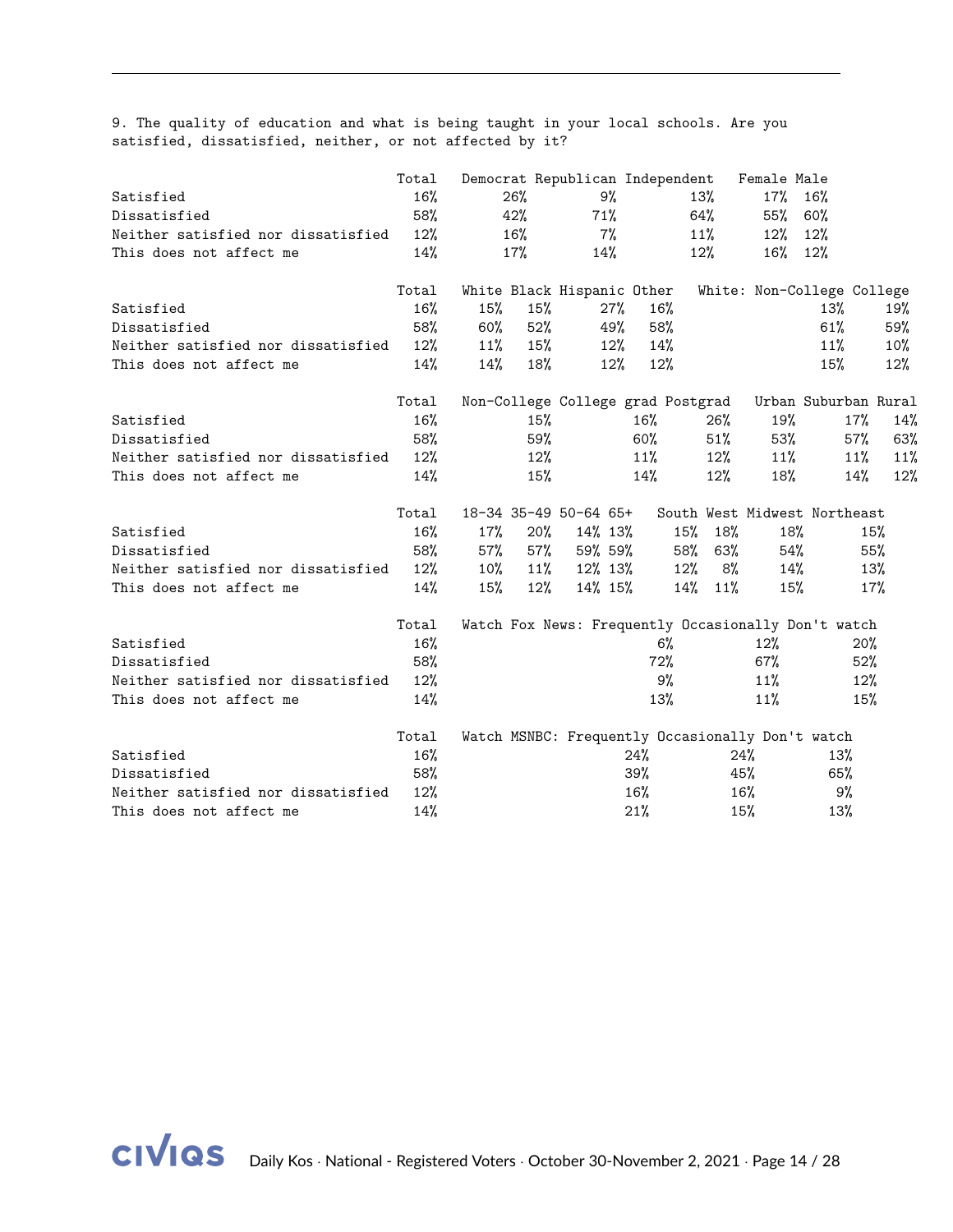10. Your safety from crime and violence. Are you satisfied, dissatisfied, neither, or not affected by it?

|                                    | Total |        |        |                       |     | Democrat Republican Independent                  |               | Female Male |                                                     |     |
|------------------------------------|-------|--------|--------|-----------------------|-----|--------------------------------------------------|---------------|-------------|-----------------------------------------------------|-----|
| Satisfied                          | 39%   |        | 47%    | $30\%$                |     |                                                  | 37%           | 37% 40%     |                                                     |     |
| Dissatisfied                       | 39%   |        | 31%    | 47%                   |     |                                                  | 40%           | 40%         | 37%                                                 |     |
| Neither satisfied nor dissatisfied | 19%   |        | 20%    | 18%                   |     |                                                  | 17%           | 19%         | 19%                                                 |     |
| This does not affect me            | 4%    |        | 2%     |                       | 5%  |                                                  | 5%            | 4%          | 4%                                                  |     |
|                                    | Total |        |        |                       |     | White Black Hispanic Other                       |               |             | White: Non-College College                          |     |
| Satisfied                          | 39%   | 42%    | 30%    |                       | 34% | 26%                                              |               |             | 39%                                                 | 48% |
| Dissatisfied                       | 39%   | 37%    | 45%    |                       | 41% | 42%                                              |               |             | 38%                                                 | 36% |
| Neither satisfied nor dissatisfied | 19%   | $17\%$ | 23%    |                       | 18% | 28%                                              |               |             | 19%                                                 | 13% |
| This does not affect me            | 4%    | 4%     | 2%     |                       | 7%  | 4%                                               |               |             | 4%                                                  | 3%  |
|                                    | Total |        |        |                       |     | Non-College College grad Postgrad                |               |             | Urban Suburban Rural                                |     |
| Satisfied                          | 39%   |        | 35%    |                       |     | 43%                                              | $50\%$        | 35%         | 41%                                                 | 37% |
| Dissatisfied                       | 39%   |        | 39%    |                       |     | 41%                                              | $33\%$        | 41%         | 39%                                                 | 37% |
| Neither satisfied nor dissatisfied | 19%   |        | 21%    |                       |     | $14\%$                                           | 12%           | $20\%$      | 17%                                                 | 21% |
| This does not affect me            | 4%    |        | 4%     |                       |     | 3%                                               | 5%            | $4\%$       | 3%                                                  | 5%  |
|                                    | Total |        |        | 18-34 35-49 50-64 65+ |     |                                                  |               |             | South West Midwest Northeast                        |     |
| Satisfied                          | 39%   | 51%    | 38%    | 32% 33%               |     |                                                  | 39%<br>$37\%$ | 41%         |                                                     | 38% |
| Dissatisfied                       | 39%   | 32%    | $40\%$ | 42% 42%               |     |                                                  | $37\%$<br>43% | $37\%$      |                                                     | 39% |
| Neither satisfied nor dissatisfied | 19%   | $11\%$ | $20\%$ | 22% 21%               |     |                                                  | 19%<br>$17\%$ | $17\%$      |                                                     | 21% |
| This does not affect me            | 4%    | $6\%$  | 3%     | $4\%$ $4\%$           |     |                                                  | 4%<br>3%      | 5%          |                                                     | 2%  |
|                                    | Total |        |        |                       |     |                                                  |               |             | Watch Fox News: Frequently Occasionally Don't watch |     |
| Satisfied                          | 39%   |        |        |                       |     | 24%                                              |               | 29%         | 46%                                                 |     |
| Dissatisfied                       | 39%   |        |        |                       |     | 51%                                              |               | 47%         | 33%                                                 |     |
| Neither satisfied nor dissatisfied | 19%   |        |        |                       |     | 19%                                              |               | 21%         | 18%                                                 |     |
| This does not affect me            | 4%    |        |        |                       |     | $6\%$                                            |               | $3\%$       |                                                     | 4%  |
|                                    | Total |        |        |                       |     | Watch MSNBC: Frequently Occasionally Don't watch |               |             |                                                     |     |
| Satisfied                          | 39%   |        |        |                       |     | 40%                                              |               | 42%         | 37%                                                 |     |
| Dissatisfied                       | 39%   |        |        |                       |     | $35\%$                                           |               | 37%         | 40%                                                 |     |
| Neither satisfied nor dissatisfied | 19%   |        |        |                       |     | 23%                                              |               | $17\%$      | 18%                                                 |     |
| This does not affect me            | 4%    |        |        |                       |     | 2%                                               |               | 4%          | 4%                                                  |     |

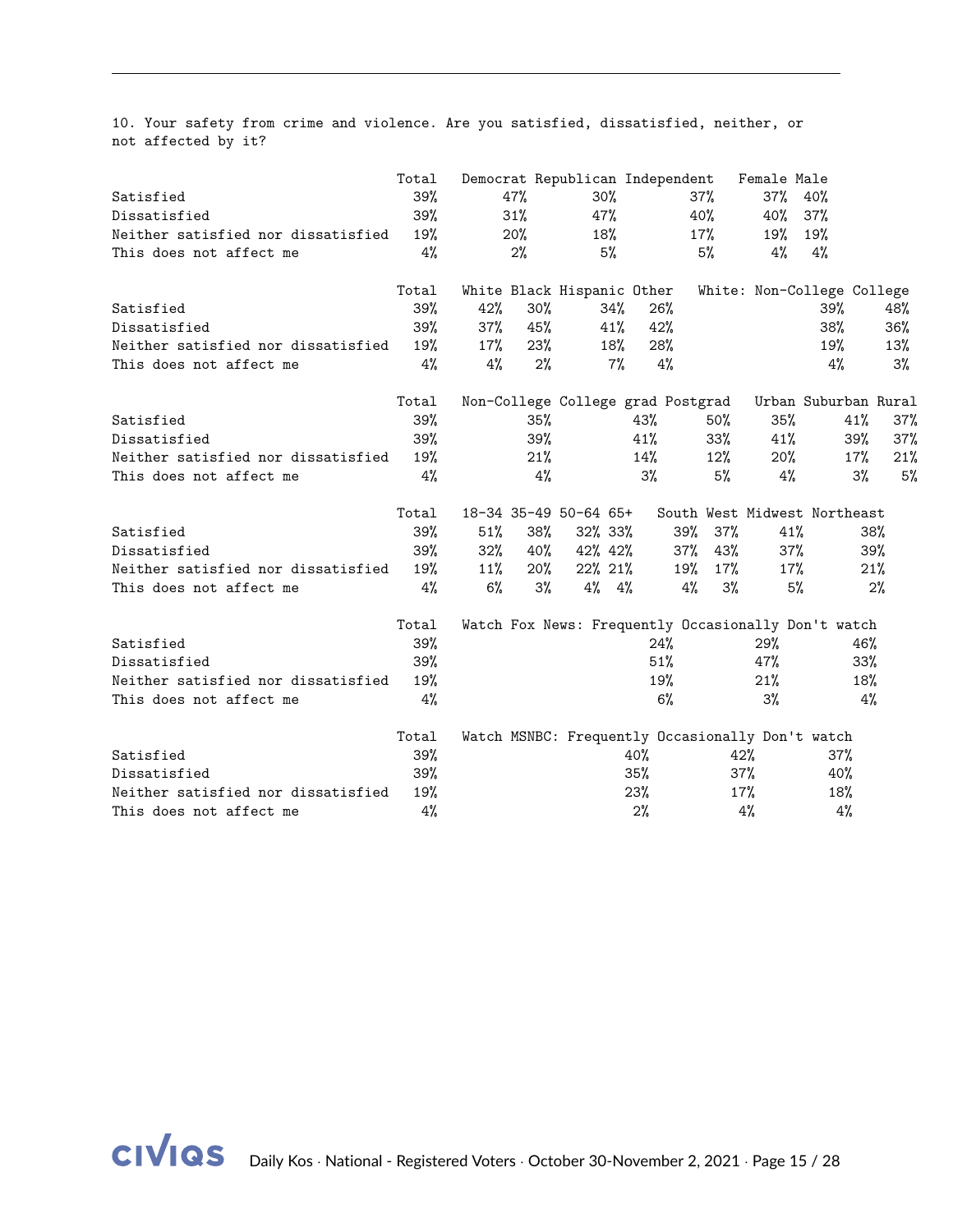11. Your housing situation. Are you satisfied, dissatisfied, neither, or not affected by it?

|                                    | Total |        |        |                            |     | Democrat Republican Independent                  |        | Female Male |                                                     |       |
|------------------------------------|-------|--------|--------|----------------------------|-----|--------------------------------------------------|--------|-------------|-----------------------------------------------------|-------|
| Satisfied                          | 57%   |        | 62%    | 56%                        |     |                                                  | 54%    | 59%         | 56%                                                 |       |
| Dissatisfied                       | 23%   |        | 24%    | 20%                        |     |                                                  | 24%    | 20%         | 26%                                                 |       |
| Neither satisfied nor dissatisfied | 12%   |        | 8%     | 13%                        |     |                                                  | 15%    | 12%         | 11%                                                 |       |
| This does not affect me            | 8%    |        | $6\%$  | 12%                        |     |                                                  | 7%     | $10\%$      | 8%                                                  |       |
|                                    | Total |        |        | White Black Hispanic Other |     |                                                  |        |             | White: Non-College College                          |       |
| Satisfied                          | 57%   | 60%    | 42%    |                            | 61% | 59%                                              |        |             | 57%                                                 | 65%   |
| Dissatisfied                       | 23%   | 20%    | 34%    |                            | 19% | 29%                                              |        |             | 21%                                                 | 19%   |
| Neither satisfied nor dissatisfied | 12%   | $12\%$ | 16%    |                            | 8%  | 6%                                               |        |             | 12%                                                 | 11%   |
| This does not affect me            | 8%    | 8%     | 7%     |                            | 12% | 5%                                               |        |             | 10%                                                 | 5%    |
|                                    | Total |        |        |                            |     | Non-College College grad Postgrad                |        |             | Urban Suburban Rural                                |       |
| Satisfied                          | 57%   |        | 55%    |                            |     | 63%                                              | 64%    | 54%         | 59%                                                 | 58%   |
| Dissatisfied                       | 23%   |        | 24%    |                            |     | 20%                                              | 22%    | $26\%$      | 21%                                                 | 21%   |
| Neither satisfied nor dissatisfied | 12%   |        | 12%    |                            |     | 13%                                              | 8%     | 11%         | 13%                                                 | 10%   |
| This does not affect me            | 8%    |        | 10%    |                            |     | 5%                                               | $6\%$  | $10\%$      | 7%                                                  | 11%   |
|                                    | Total |        |        | 18-34 35-49 50-64 65+      |     |                                                  |        |             | South West Midwest Northeast                        |       |
| Satisfied                          | 57%   | 49%    | 64%    | 57% 60%                    |     | 57%                                              | 54%    | $60\%$      |                                                     | 58%   |
| Dissatisfied                       | 23%   | 34%    | $22\%$ | 20% 14%                    |     | $23\%$                                           | 27%    | 20%         |                                                     | 18%   |
| Neither satisfied nor dissatisfied | 12%   | $12\%$ | $10\%$ | 12% 12%                    |     | $10\%$                                           | $10\%$ | 13%         |                                                     | 14%   |
| This does not affect me            | 8%    | 5%     | 3%     | 12% 14%                    |     | 9%                                               | 8%     | $7\%$       |                                                     | 9%    |
|                                    | Total |        |        |                            |     |                                                  |        |             | Watch Fox News: Frequently Occasionally Don't watch |       |
| Satisfied                          | 57%   |        |        |                            |     | 56%                                              |        | 53%         | 59%                                                 |       |
| Dissatisfied                       | 23%   |        |        |                            |     | 18%                                              |        | 23%         | 24%                                                 |       |
| Neither satisfied nor dissatisfied | 12%   |        |        |                            |     | 13%                                              |        | 15%         | 10%                                                 |       |
| This does not affect me            | 8%    |        |        |                            |     | 13%                                              |        | 9%          |                                                     | $7\%$ |
|                                    | Total |        |        |                            |     | Watch MSNBC: Frequently Occasionally Don't watch |        |             |                                                     |       |
| Satisfied                          | 57%   |        |        |                            |     | 63%                                              |        | $57\%$      | 57%                                                 |       |
| Dissatisfied                       | 23%   |        |        |                            |     | 18%                                              |        | 26%         | 22%                                                 |       |
| Neither satisfied nor dissatisfied | 12%   |        |        |                            |     | 11%                                              |        | 11%         | 12%                                                 |       |
| This does not affect me            | 8%    |        |        |                            |     | 8%                                               |        | $6\%$       | 9%                                                  |       |

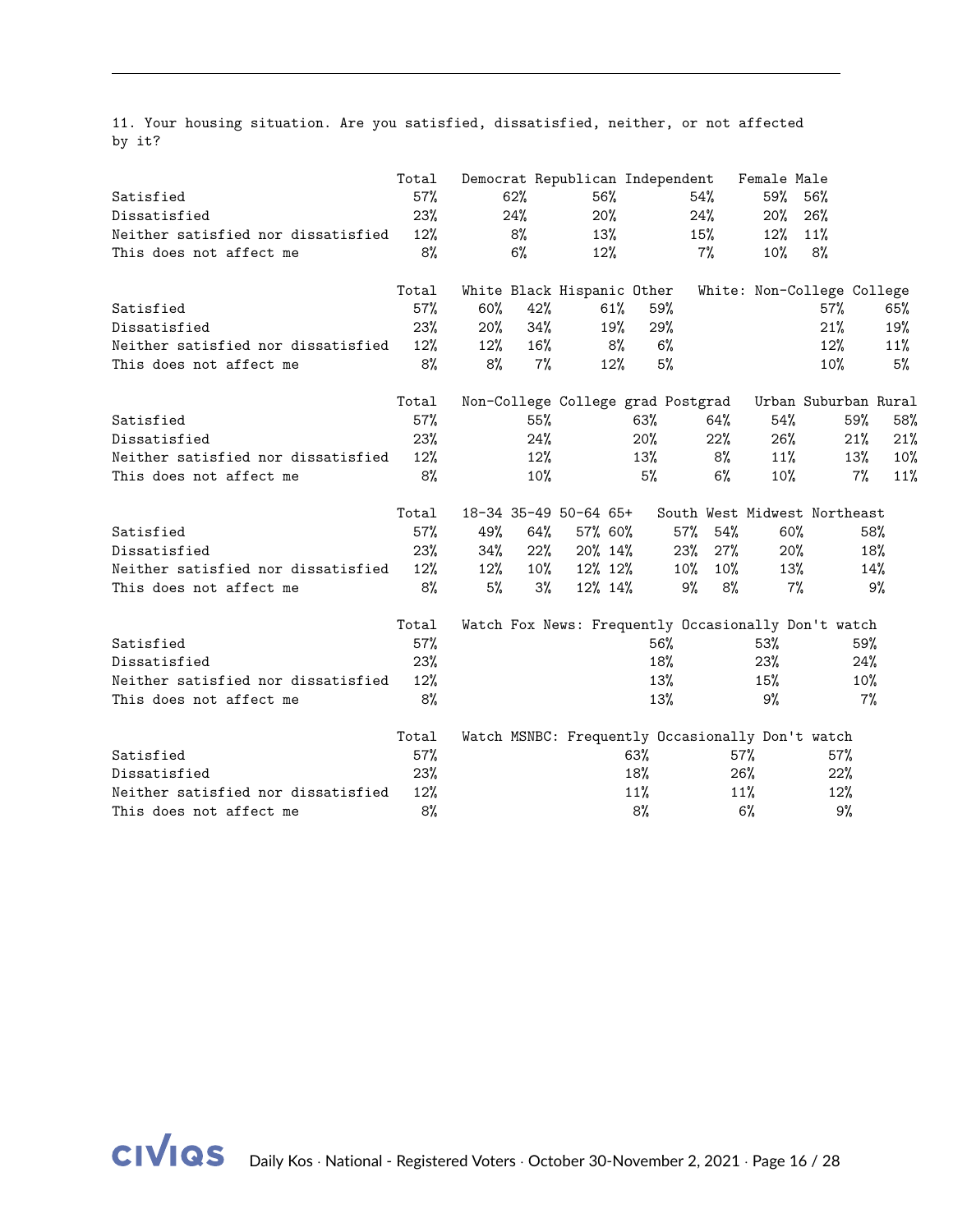12. The price you pay for consumer goods like food, household items, and clothing. Are you satisfied, dissatisfied, neither, or not affected by it?

|                                    | Total |        |        | Democrat Republican Independent                  |        |       |       | Female Male |                                                     |        |
|------------------------------------|-------|--------|--------|--------------------------------------------------|--------|-------|-------|-------------|-----------------------------------------------------|--------|
| Satisfied                          | 11%   |        | 21%    | 3%                                               |        |       | 8%    | $10\%$      | 13%                                                 |        |
| Dissatisfied                       | 75%   |        | 57%    | 92%                                              |        |       | 78%   | 76%         | 74%                                                 |        |
| Neither satisfied nor dissatisfied | 13%   |        | 21%    | 4%                                               |        |       | 13%   | 14%         | 12%                                                 |        |
| This does not affect me            | $1\%$ |        | $1\%$  | $0\%$                                            |        |       | $1\%$ | $0\%$       | $1\%$                                               |        |
|                                    | Total |        |        | White Black Hispanic Other                       |        |       |       |             | White: Non-College College                          |        |
| Satisfied                          | 11%   | 9%     | 17%    | 15%                                              |        | 17%   |       |             | 6%                                                  | 15%    |
| Dissatisfied                       | 75%   | 77%    | 70%    | 69%                                              |        | 70%   |       |             | 82%                                                 | 68%    |
| Neither satisfied nor dissatisfied | 13%   | 13%    | 12%    | 15%                                              |        | 12%   |       |             | 11%                                                 | $17\%$ |
| This does not affect me            | $1\%$ | $1\%$  | $1\%$  |                                                  | $1\%$  | $0\%$ |       |             | $1\%$                                               | 0%     |
|                                    | Total |        |        | Non-College College grad Postgrad                |        |       |       |             | Urban Suburban Rural                                |        |
| Satisfied                          | 11%   |        | 9%     |                                                  | 14%    |       | 19%   | 17%         | 11%                                                 | 8%     |
| Dissatisfied                       | 75%   |        | 79%    |                                                  | 69%    |       | 63%   | 69%         | 73%                                                 | 82%    |
| Neither satisfied nor dissatisfied | 13%   |        | 12%    |                                                  | $16\%$ |       | 18%   | $14\%$      | 15%                                                 | 10%    |
| This does not affect me            | 1%    |        | $1\%$  |                                                  | $1\%$  |       | $0\%$ | $1\%$       | $1\%$                                               | 0%     |
|                                    | Total |        |        | 18-34 35-49 50-64 65+                            |        |       |       |             | South West Midwest Northeast                        |        |
| Satisfied                          | 11%   | $16\%$ | 15%    | $7\%$ 7%                                         |        | 11%   | 9%    | 15%         |                                                     | $10\%$ |
| Dissatisfied                       | 75%   | 69%    | 74%    | 80% 76%                                          |        | 73%   | 79%   | 70%         |                                                     | 78%    |
| Neither satisfied nor dissatisfied | 13%   | $14\%$ | $10\%$ | 13% 16%                                          |        | 16%   | 11%   | 13%         |                                                     | 12%    |
| This does not affect me            | $1\%$ | $1\%$  | $0\%$  | $0\% - 1\%$                                      |        | 0%    | $1\%$ | 2%          |                                                     | $0\%$  |
|                                    | Total |        |        |                                                  |        |       |       |             | Watch Fox News: Frequently Occasionally Don't watch |        |
| Satisfied                          | 11%   |        |        |                                                  |        | 4%    |       | $6\%$       |                                                     | 15%    |
| Dissatisfied                       | 75%   |        |        |                                                  |        | 89%   |       | $82\%$      |                                                     | 69%    |
| Neither satisfied nor dissatisfied | 13%   |        |        |                                                  |        | $6\%$ |       | 12%         |                                                     | 15%    |
| This does not affect me            | $1\%$ |        |        |                                                  |        | $0\%$ |       | $1\%$       |                                                     | $1\%$  |
|                                    | Total |        |        | Watch MSNBC: Frequently Occasionally Don't watch |        |       |       |             |                                                     |        |
| Satisfied                          | 11%   |        |        |                                                  | 15%    |       | 16%   |             | 9%                                                  |        |
| Dissatisfied                       | 75%   |        |        |                                                  | 61%    |       |       | 67%         | 80%                                                 |        |
| Neither satisfied nor dissatisfied | 13%   |        |        |                                                  | 23%    |       | 16%   |             | 11%                                                 |        |
| This does not affect me            | $1\%$ |        |        |                                                  | 1%     |       |       | 2%          | 0%                                                  |        |

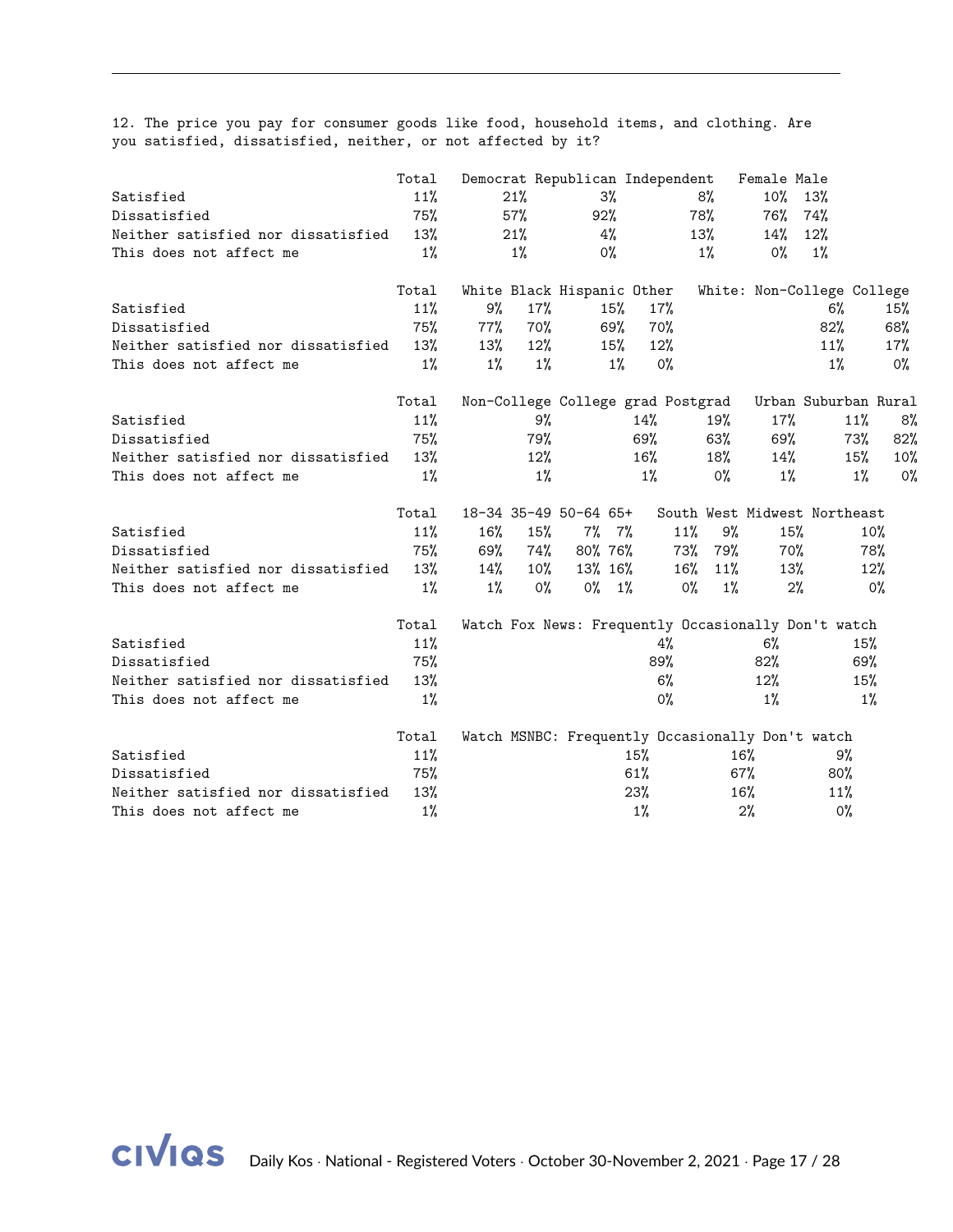13. Your access to health care. Are you satisfied, dissatisfied, neither, or not affected by it?

|                                    | Total  |        |        | Democrat Republican Independent                  |           |     |        | Female Male |                                                     |        |
|------------------------------------|--------|--------|--------|--------------------------------------------------|-----------|-----|--------|-------------|-----------------------------------------------------|--------|
| Satisfied                          | 51%    |        | 55%    | 55%                                              |           | 44% |        | $51\%$      | 52%                                                 |        |
| Dissatisfied                       | 30%    |        | 32%    | 22%                                              |           | 36% |        | $30\%$      | $30\%$                                              |        |
| Neither satisfied nor dissatisfied | 15%    |        | 11%    | 18%                                              |           | 15% |        | 15%         | 14%                                                 |        |
| This does not affect me            | 4%     |        | 2%     | 6%                                               |           |     | 6%     | 5%          | 4%                                                  |        |
|                                    | Total  |        |        | White Black Hispanic Other                       |           |     |        |             | White: Non-College College                          |        |
| Satisfied                          | 51%    | 49%    | 59%    | 56%                                              | 45%       |     |        |             | 46%                                                 | 56%    |
| Dissatisfied                       | 30%    | 31%    | 26%    | $30\%$                                           | 31%       |     |        |             | 32%                                                 | 28%    |
| Neither satisfied nor dissatisfied | 15%    | $16\%$ | 13%    |                                                  | 16%<br>9% |     |        |             | $17\%$                                              | 13%    |
| This does not affect me            | 4%     | 4%     | 3%     |                                                  | $6\%$     | 8%  |        |             | 5%                                                  | 3%     |
|                                    | Total  |        |        | Non-College College grad Postgrad                |           |     |        |             | Urban Suburban Rural                                |        |
| Satisfied                          | 51%    |        | 48%    |                                                  | 56%       |     | 59%    | 53%         | 54%                                                 | 48%    |
| Dissatisfied                       | 30%    |        | 31%    |                                                  | 29%       |     | 25%    | $33\%$      | 26%                                                 | 34%    |
| Neither satisfied nor dissatisfied | 15%    |        | 16%    |                                                  | $12\%$    |     | 12%    | $12\%$      | $16\%$                                              | 13%    |
| This does not affect me            | 4%     |        | 5%     |                                                  | $3\%$     |     | 4%     | $3\%$       | 4%                                                  | 6%     |
|                                    | Total  |        |        | 18-34 35-49 50-64 65+                            |           |     |        |             | South West Midwest Northeast                        |        |
| Satisfied                          | 51%    | 48%    | $50\%$ | 46% 62%                                          |           | 53% | $50\%$ | 51%         |                                                     | 50%    |
| Dissatisfied                       | $30\%$ | 36%    | 34%    | 34% 15%                                          |           | 29% | $31\%$ | 31%         |                                                     | $30\%$ |
| Neither satisfied nor dissatisfied | 15%    | $12\%$ | 14%    | 14% 18%                                          |           | 15% | 14%    | 15%         |                                                     | 14%    |
| This does not affect me            | 4%     | 5%     | 2%     | $6\%$ $4\%$                                      |           | 4%  | 5%     | 4%          |                                                     | 5%     |
|                                    | Total  |        |        |                                                  |           |     |        |             | Watch Fox News: Frequently Occasionally Don't watch |        |
| Satisfied                          | 51%    |        |        |                                                  | 61%       |     |        | 49%         | 50%                                                 |        |
| Dissatisfied                       | 30%    |        |        |                                                  |           | 17% |        | $30\%$      | $33\%$                                              |        |
| Neither satisfied nor dissatisfied | 15%    |        |        |                                                  |           | 14% |        | 18%         |                                                     | 13%    |
| This does not affect me            | 4%     |        |        |                                                  |           | 8%  |        | 3%          |                                                     | 4%     |
|                                    | Total  |        |        | Watch MSNBC: Frequently Occasionally Don't watch |           |     |        |             |                                                     |        |
| Satisfied                          | 51%    |        |        |                                                  | 66%       |     | 49%    |             | 49%                                                 |        |
| Dissatisfied                       | 30%    |        |        |                                                  | 21%       |     | $31\%$ |             | 31%                                                 |        |
| Neither satisfied nor dissatisfied | 15%    |        |        |                                                  | 13%       |     | $17\%$ |             | 14%                                                 |        |
| This does not affect me            | 4%     |        |        |                                                  | 1%        |     |        | 3%          | 6%                                                  |        |

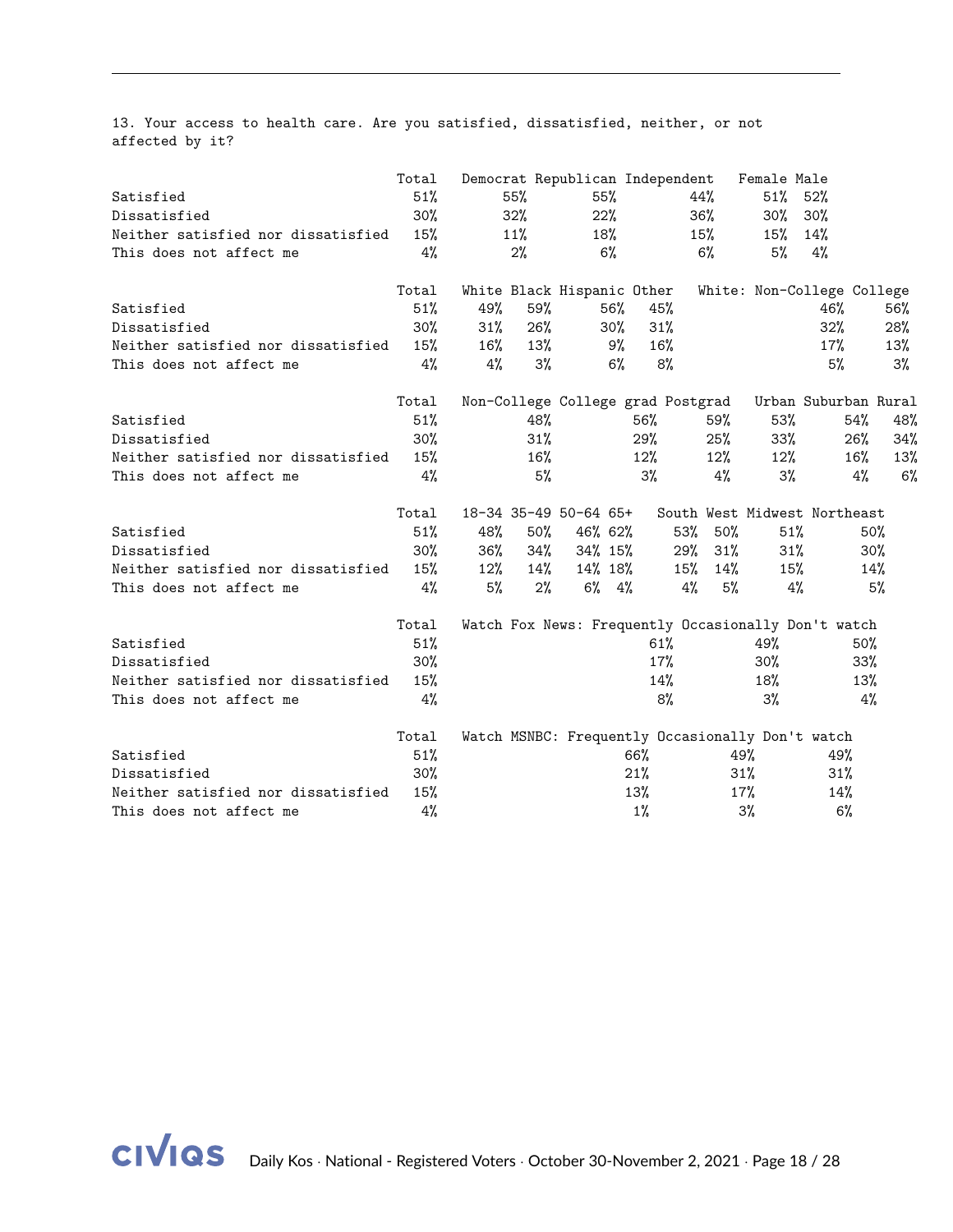|  |                                               |  |  |  |  | 14. The price you pay for health care and health insurance. Are you satisfied, |  |  |
|--|-----------------------------------------------|--|--|--|--|--------------------------------------------------------------------------------|--|--|
|  | dissatisfied, neither, or not affected by it? |  |  |  |  |                                                                                |  |  |

|                                    | Total |        |     |                            |        | Democrat Republican Independent |                                   | Female Male |                                                     |       |
|------------------------------------|-------|--------|-----|----------------------------|--------|---------------------------------|-----------------------------------|-------------|-----------------------------------------------------|-------|
| Satisfied                          | 21%   |        | 24% | 22%                        |        |                                 | $16\%$                            | $20\%$      | 21%                                                 |       |
| Dissatisfied                       | 57%   |        | 59% | 54%                        |        |                                 | 58%                               | $57\%$      | 58%                                                 |       |
| Neither satisfied nor dissatisfied | 14%   |        | 9%  | 18%                        |        |                                 | 15%                               | $15\%$      | 12%                                                 |       |
| This does not affect me            | 8%    |        | 7%  |                            | 7%     |                                 | 11%                               | 8%          | 9%                                                  |       |
|                                    | Total |        |     | White Black Hispanic Other |        |                                 |                                   |             | White: Non-College College                          |       |
| Satisfied                          | 21%   | 20%    | 27% |                            | $16\%$ | 20%                             |                                   |             | 19%                                                 | 24%   |
| Dissatisfied                       | 57%   | 58%    | 50% |                            | 62%    | 50%                             |                                   |             | 59%                                                 | 58%   |
| Neither satisfied nor dissatisfied | 14%   | 13%    | 15% |                            | 15%    | 13%                             |                                   |             | 14%                                                 | 13%   |
| This does not affect me            | 8%    | 8%     | 8%  |                            | 8%     | 16%                             |                                   |             | 9%                                                  | 6%    |
|                                    | Total |        |     |                            |        |                                 | Non-College College grad Postgrad |             | Urban Suburban Rural                                |       |
| Satisfied                          | 21%   |        | 19% |                            |        | 23%                             | $25\%$                            | 21%         | 22%                                                 | 20%   |
| Dissatisfied                       | 57%   |        | 56% |                            |        | 59%                             | 61%                               | 61%         | 56%                                                 | 60%   |
| Neither satisfied nor dissatisfied | 14%   |        | 15% |                            |        | $12\%$                          | 11%                               | 9%          | 15%                                                 | 13%   |
| This does not affect me            | 8%    |        | 10% |                            |        | $6\%$                           | $3\%$                             | 9%          | 8%                                                  | $7\%$ |
|                                    | Total |        |     | 18-34 35-49 50-64 65+      |        |                                 |                                   |             | South West Midwest Northeast                        |       |
| Satisfied                          | 21%   | 18%    | 20% | 19% 27%                    |        |                                 | 20% 20%                           | 20%         |                                                     | 25%   |
| Dissatisfied                       | 57%   | 59%    | 63% | $61\%$ 45%                 |        |                                 | 57%<br>58%                        | 59%         |                                                     | 55%   |
| Neither satisfied nor dissatisfied | 14%   | $12\%$ | 13% | 12% 18%                    |        |                                 | 14%<br>13%                        | 15%         |                                                     | 14%   |
| This does not affect me            | 8%    | 11%    | 5%  | $8\%$ $9\%$                |        |                                 | 9%<br>9%                          | 7%          |                                                     | $7\%$ |
|                                    | Total |        |     |                            |        |                                 |                                   |             | Watch Fox News: Frequently Occasionally Don't watch |       |
| Satisfied                          | 21%   |        |     |                            |        | 25%                             |                                   | 20%         | 20%                                                 |       |
| Dissatisfied                       | 57%   |        |     |                            |        | $50\%$                          |                                   | 55%         | 60%                                                 |       |
| Neither satisfied nor dissatisfied | 14%   |        |     |                            |        | $17\%$                          |                                   | 19%         | 11%                                                 |       |
| This does not affect me            | 8%    |        |     |                            |        | 9%                              |                                   | 6%          |                                                     | 9%    |
|                                    | Total |        |     |                            |        |                                 |                                   |             | Watch MSNBC: Frequently Occasionally Don't watch    |       |
| Satisfied                          | 21%   |        |     |                            |        | $26\%$                          |                                   | $25\%$      | 19%                                                 |       |
| Dissatisfied                       | 57%   |        |     |                            |        | $57\%$                          |                                   | 55%         | 58%                                                 |       |
| Neither satisfied nor dissatisfied | 14%   |        |     |                            |        | 12%                             |                                   | 13%         | 14%                                                 |       |
| This does not affect me            | 8%    |        |     |                            |        | $6\%$                           |                                   | $7\%$       | 9%                                                  |       |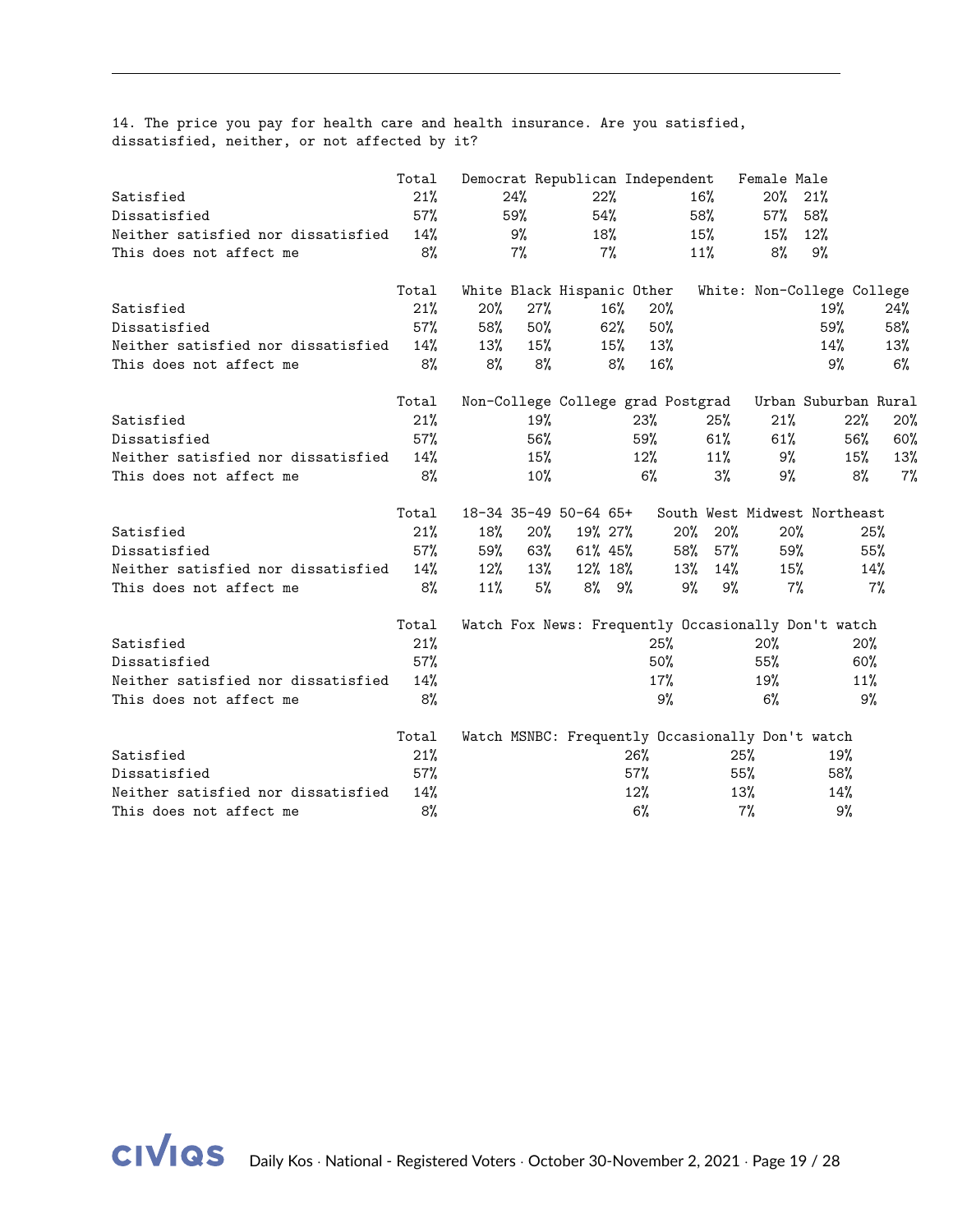15. The state of democracy in America. Are you satisfied, dissatisfied, neither, or not affected by it?

|                                    | Total |       |       |                            |        | Democrat Republican Independent |                                                  | Female Male |                                                     |       |
|------------------------------------|-------|-------|-------|----------------------------|--------|---------------------------------|--------------------------------------------------|-------------|-----------------------------------------------------|-------|
| Satisfied                          | 5%    |       | $7\%$ |                            | 3%     |                                 | 4%                                               | 6%          | 4%                                                  |       |
| Dissatisfied                       | 88%   |       | 86%   | 90%                        |        |                                 | 89%                                              | 88%         | 89%                                                 |       |
| Neither satisfied nor dissatisfied | 6%    |       | $7\%$ |                            | 6%     |                                 | $6\%$                                            | $6\%$       | 6%                                                  |       |
| This does not affect me            | $0\%$ |       | 0%    |                            | $0\%$  |                                 | $1\%$                                            | 0%          | $1\%$                                               |       |
|                                    | Total |       |       | White Black Hispanic Other |        |                                 |                                                  |             | White: Non-College College                          |       |
| Satisfied                          | 5%    | 4%    | 8%    |                            | 9%     | 5%                              |                                                  |             | 3%                                                  | 5%    |
| Dissatisfied                       | 88%   | 90%   | 85%   |                            | $82\%$ | 84%                             |                                                  |             | 90%                                                 | 91%   |
| Neither satisfied nor dissatisfied | $6\%$ | $6\%$ | 6%    |                            | 8%     | 9%                              |                                                  |             | $7\%$                                               | 5%    |
| This does not affect me            | $0\%$ | $0\%$ | $0\%$ |                            | $1\%$  | 2%                              |                                                  |             | $0\%$                                               | 0%    |
|                                    | Total |       |       |                            |        |                                 | Non-College College grad Postgrad                |             | Urban Suburban Rural                                |       |
| Satisfied                          | 5%    |       | 4%    |                            |        | $6\%$                           | 5%                                               | 6%          | 5%                                                  | 4%    |
| Dissatisfied                       | 88%   |       | 88%   |                            |        | 88%                             | 92%                                              | 88%         | 90%                                                 | 87%   |
| Neither satisfied nor dissatisfied | $6\%$ |       | $7\%$ |                            |        | 6%                              | $2\%$                                            | $6\%$       | 5%                                                  | 8%    |
| This does not affect me            | $0\%$ |       | $0\%$ |                            |        | 1%                              | $0\%$                                            | 1%          | $0\%$                                               | $0\%$ |
|                                    | Total |       |       | 18-34 35-49 50-64 65+      |        |                                 |                                                  |             | South West Midwest Northeast                        |       |
| Satisfied                          | 5%    | 4%    | 6%    | $5\%$ 4%                   |        |                                 | 5%<br>4%                                         | 6%          |                                                     | $3\%$ |
| Dissatisfied                       | 88%   | 86%   | 87%   | 90% 91%                    |        |                                 | 89%<br>91%                                       | 86%         |                                                     | 88%   |
| Neither satisfied nor dissatisfied | 6%    | 9%    | 7%    | $4\%$ $4\%$                |        |                                 | 5%<br>6%                                         | $6\%$       |                                                     | 9%    |
| This does not affect me            | $0\%$ | $1\%$ | $0\%$ | $0\%$ 0%                   |        |                                 | $0\%$<br>1%                                      | 1%          |                                                     | $0\%$ |
|                                    | Total |       |       |                            |        |                                 |                                                  |             | Watch Fox News: Frequently Occasionally Don't watch |       |
| Satisfied                          | 5%    |       |       |                            |        | 3%                              |                                                  | 4%          |                                                     | $6\%$ |
| Dissatisfied                       | 88%   |       |       |                            |        | 89%                             |                                                  | 89%         | 88%                                                 |       |
| Neither satisfied nor dissatisfied | 6%    |       |       |                            |        | 8%                              |                                                  | 7%          |                                                     | 6%    |
| This does not affect me            | 0%    |       |       |                            |        | $0\%$                           |                                                  | $0\%$       |                                                     | 1%    |
|                                    | Total |       |       |                            |        |                                 | Watch MSNBC: Frequently Occasionally Don't watch |             |                                                     |       |
| Satisfied                          | 5%    |       |       |                            |        | 5%                              |                                                  | 7%          | 4%                                                  |       |
| Dissatisfied                       | 88%   |       |       |                            |        | 89%                             |                                                  | 85%         | 89%                                                 |       |
| Neither satisfied nor dissatisfied | 6%    |       |       |                            |        | 6%                              |                                                  | 8%          | 6%                                                  |       |
| This does not affect me            | 0%    |       |       |                            |        | 1%                              |                                                  | 0%          | 0%                                                  |       |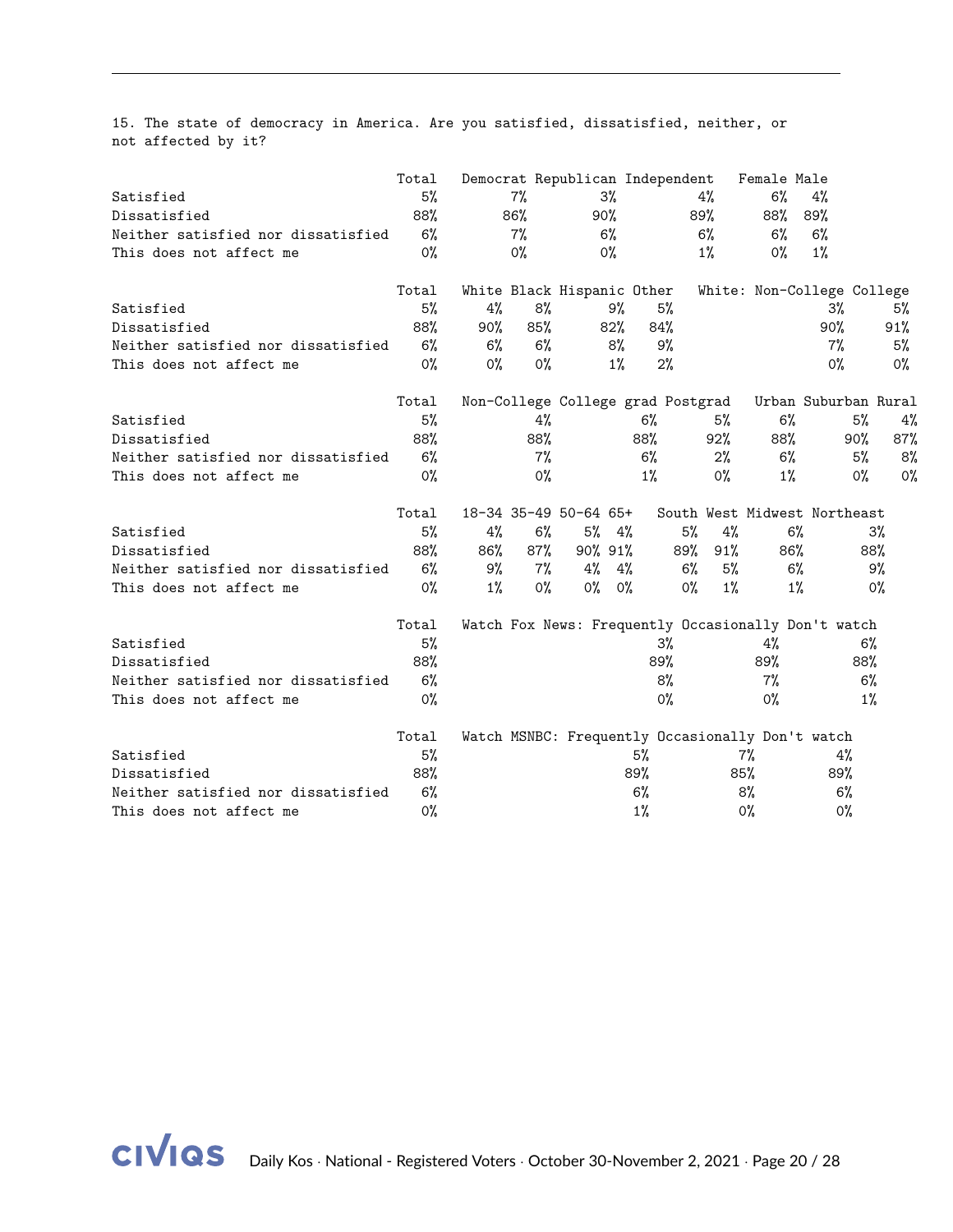16. The amount of money you have saved. Are you satisfied, dissatisfied, neither, or not affected by it?

|                                    | Total |        |       |                       |        | Democrat Republican Independent                  |             | Female Male |                                                     |        |
|------------------------------------|-------|--------|-------|-----------------------|--------|--------------------------------------------------|-------------|-------------|-----------------------------------------------------|--------|
| Satisfied                          | 23%   |        | 28%   | 22%                   |        |                                                  | 18%         | 21%         | 25%                                                 |        |
| Dissatisfied                       | 59%   |        | 56%   | 60%                   |        |                                                  | $60\%$      | $60\%$      | 57%                                                 |        |
| Neither satisfied nor dissatisfied | 17%   |        | 14%   | $17\%$                |        |                                                  | $20\%$      | 18%         | 16%                                                 |        |
| This does not affect me            | 2%    |        | 2%    |                       | 2%     |                                                  | 3%          | 2%          | 2%                                                  |        |
|                                    | Total |        |       |                       |        | White Black Hispanic Other                       |             |             | White: Non-College College                          |        |
| Satisfied                          | 23%   | 24%    | 16%   |                       | $24\%$ | 22%                                              |             |             | 22%                                                 | 29%    |
| Dissatisfied                       | 59%   | 56%    | 69%   |                       | 57%    | 66%                                              |             |             | 58%                                                 | 53%    |
| Neither satisfied nor dissatisfied | 17%   | 18%    | 14%   |                       | 17%    | 13%                                              |             |             | 18%                                                 | $16\%$ |
| This does not affect me            | 2%    | 2%     | 2%    |                       | 2%     | $0\%$                                            |             |             | 2%                                                  | 2%     |
|                                    | Total |        |       |                       |        | Non-College College grad Postgrad                |             |             | Urban Suburban Rural                                |        |
| Satisfied                          | 23%   |        | 20%   |                       |        | 27%                                              | $31\%$      | 23%         | 24%                                                 | 21%    |
| Dissatisfied                       | 59%   |        | 61%   |                       |        | 54%                                              | 55%         | 61%         | 56%                                                 | 60%    |
| Neither satisfied nor dissatisfied | 17%   |        | 18%   |                       |        | 17%                                              | 12%         | $16\%$      | 18%                                                 | 17%    |
| This does not affect me            | 2%    |        | 2%    |                       |        | 2%                                               | $2\%$       | $1\%$       | 2%                                                  | 2%     |
|                                    | Total |        |       | 18-34 35-49 50-64 65+ |        |                                                  |             |             | South West Midwest Northeast                        |        |
| Satisfied                          | 23%   | 24%    | 20%   | 19% 29%               |        | $22\%$                                           | 24%         | 22%         |                                                     | 24%    |
| Dissatisfied                       | 59%   | $62\%$ | 66%   | 63% 43%               |        | 60%                                              | 58%         | 58%         |                                                     | 56%    |
| Neither satisfied nor dissatisfied | 17%   | 13%    | 13%   | 16% 25%               |        | 15%                                              | 17%         | 19%         |                                                     | 18%    |
| This does not affect me            | 2%    | $1\%$  | $1\%$ | $3\%$ $3\%$           |        |                                                  | 2%<br>$1\%$ | 2%          |                                                     | 2%     |
|                                    | Total |        |       |                       |        |                                                  |             |             | Watch Fox News: Frequently Occasionally Don't watch |        |
| Satisfied                          | 23%   |        |       |                       |        | 27%                                              |             | 19%         | 24%                                                 |        |
| Dissatisfied                       | 59%   |        |       |                       |        | 56%                                              |             | 61%         | 58%                                                 |        |
| Neither satisfied nor dissatisfied | 17%   |        |       |                       |        | $16\%$                                           |             | 17%         | 17%                                                 |        |
| This does not affect me            | 2%    |        |       |                       |        | $1\%$                                            |             | 3%          |                                                     | 2%     |
|                                    | Total |        |       |                       |        | Watch MSNBC: Frequently Occasionally Don't watch |             |             |                                                     |        |
| Satisfied                          | 23%   |        |       |                       |        | 26%                                              |             | 24%         | 22%                                                 |        |
| Dissatisfied                       | 59%   |        |       |                       |        | 54%                                              |             | $60\%$      | 59%                                                 |        |
| Neither satisfied nor dissatisfied | 17%   |        |       |                       |        | 17%                                              |             | 14%         | 17%                                                 |        |
| This does not affect me            | 2%    |        |       |                       |        | 3%                                               |             | 2%          | 2%                                                  |        |

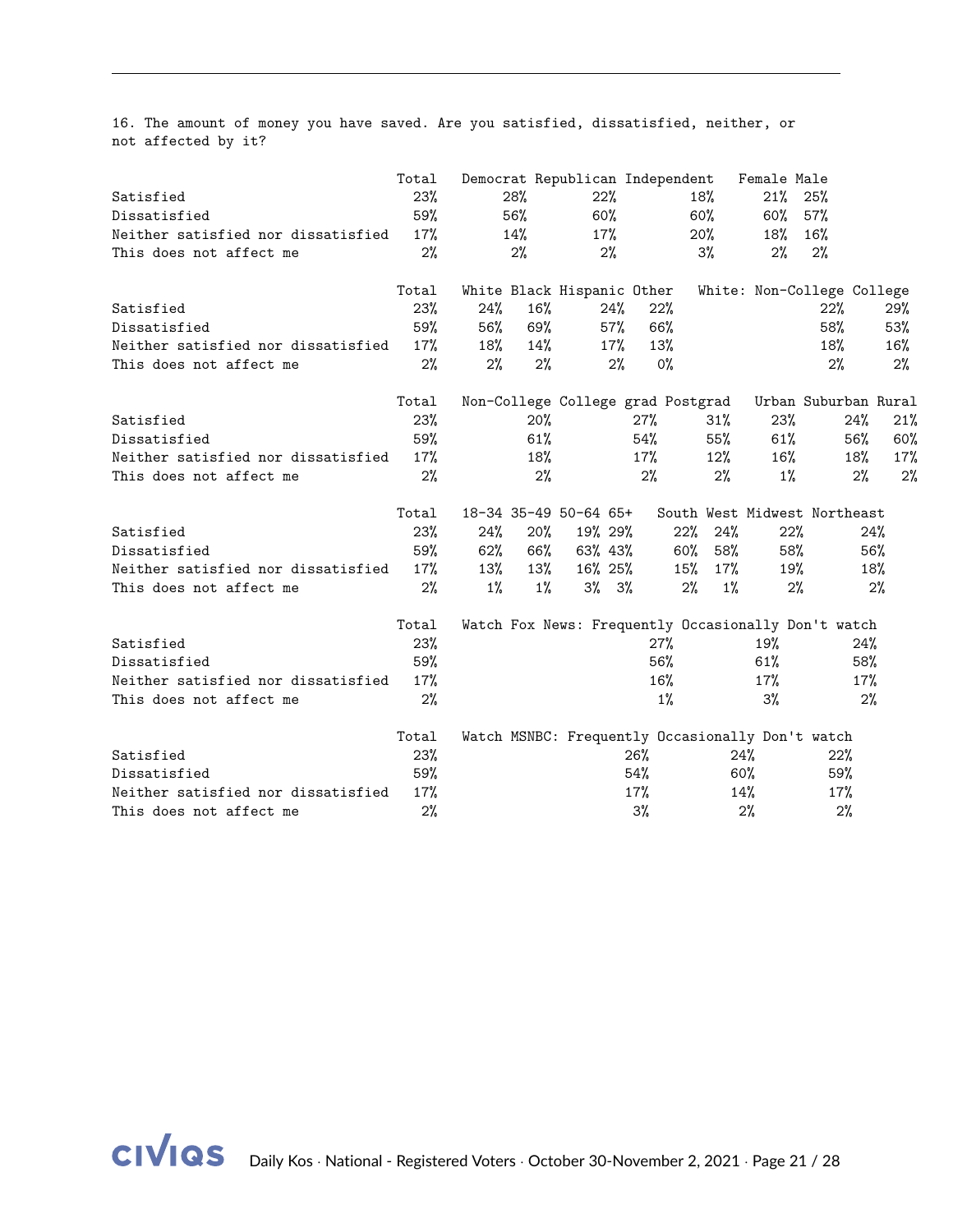17. Your access to healthy and affordable food. Are you satisfied, dissatisfied, neither, or not affected by it?

|                                    | Total |        |     | Democrat Republican Independent                  |            |       |        | Female Male |                                                     |       |
|------------------------------------|-------|--------|-----|--------------------------------------------------|------------|-------|--------|-------------|-----------------------------------------------------|-------|
| Satisfied                          | 40%   |        | 53% | 29%                                              |            |       | 35%    | 41%         | 39%                                                 |       |
| Dissatisfied                       | 43%   |        | 33% | 51%                                              |            |       | 47%    | 43%         | 43%                                                 |       |
| Neither satisfied nor dissatisfied | 14%   |        | 12% | 17%                                              |            |       | 15%    | 13%         | 16%                                                 |       |
| This does not affect me            | 3%    |        | 2%  | 3%                                               |            |       | $2\%$  | 3%          | 2%                                                  |       |
|                                    | Total |        |     | White Black Hispanic Other                       |            |       |        |             | White: Non-College College                          |       |
| Satisfied                          | 40%   | 39%    | 41% |                                                  | 45%<br>43% |       |        |             | 36%                                                 | 46%   |
| Dissatisfied                       | 43%   | 43%    | 48% |                                                  | 41%        | 34%   |        |             | 46%                                                 | 37%   |
| Neither satisfied nor dissatisfied | 14%   | 16%    | 9%  |                                                  | 12%        | 16%   |        |             | $15\%$                                              | 16%   |
| This does not affect me            | 3%    | 2%     | 2%  |                                                  | 2%         | $7\%$ |        |             | 3%                                                  | $1\%$ |
|                                    | Total |        |     | Non-College College grad Postgrad                |            |       |        |             | Urban Suburban Rural                                |       |
| Satisfied                          | 40%   |        | 36% |                                                  | 45%        |       | $52\%$ | 42%         | 44%                                                 | 34%   |
| Dissatisfied                       | 43%   |        | 46% |                                                  | 38%        |       | $33\%$ | 42%         | 40%                                                 | 47%   |
| Neither satisfied nor dissatisfied | 14%   |        | 14% |                                                  | 15%        |       | 12%    | 13%         | 15%                                                 | 15%   |
| This does not affect me            | 3%    |        | 3%  |                                                  | 2%         |       | $2\%$  | $3\%$       | 2%                                                  | 4%    |
|                                    | Total |        |     | 18-34 35-49 50-64 65+                            |            |       |        |             | South West Midwest Northeast                        |       |
| Satisfied                          | 40%   | 41%    | 41% | 34% 46%                                          |            | 38%   | 40%    | 41%         |                                                     | 43%   |
| Dissatisfied                       | 43%   | 45%    |     | $41\%$ $49\%$ 36%                                |            | 43%   | 47%    | 41%         |                                                     | 40%   |
| Neither satisfied nor dissatisfied | 14%   | $12\%$ | 16% | $14\%$ 15%                                       |            | 15%   | $10\%$ | 17%         |                                                     | 15%   |
| This does not affect me            | 3%    | 2%     | 2%  | $3\%$ $3\%$                                      |            | 3%    | 2%     | 2%          |                                                     | 3%    |
|                                    | Total |        |     |                                                  |            |       |        |             | Watch Fox News: Frequently Occasionally Don't watch |       |
| Satisfied                          | 40%   |        |     |                                                  |            | 28%   |        | 35%         |                                                     | 45%   |
| Dissatisfied                       | 43%   |        |     |                                                  |            | 49%   |        | 48%         |                                                     | 40%   |
| Neither satisfied nor dissatisfied | 14%   |        |     |                                                  |            | 19%   |        | 14%         |                                                     | 13%   |
| This does not affect me            | 3%    |        |     |                                                  |            | 4%    |        | 3%          |                                                     | 2%    |
|                                    | Total |        |     | Watch MSNBC: Frequently Occasionally Don't watch |            |       |        |             |                                                     |       |
| Satisfied                          | 40%   |        |     |                                                  | 53%        |       | 48%    |             | 35%                                                 |       |
| Dissatisfied                       | 43%   |        |     |                                                  | 34%        |       |        | 34%         | 47%                                                 |       |
| Neither satisfied nor dissatisfied | 14%   |        |     |                                                  | 11%        |       | 15%    |             | 15%                                                 |       |
| This does not affect me            | 3%    |        |     |                                                  | 2%         |       |        | 2%          | $3\%$                                               |       |

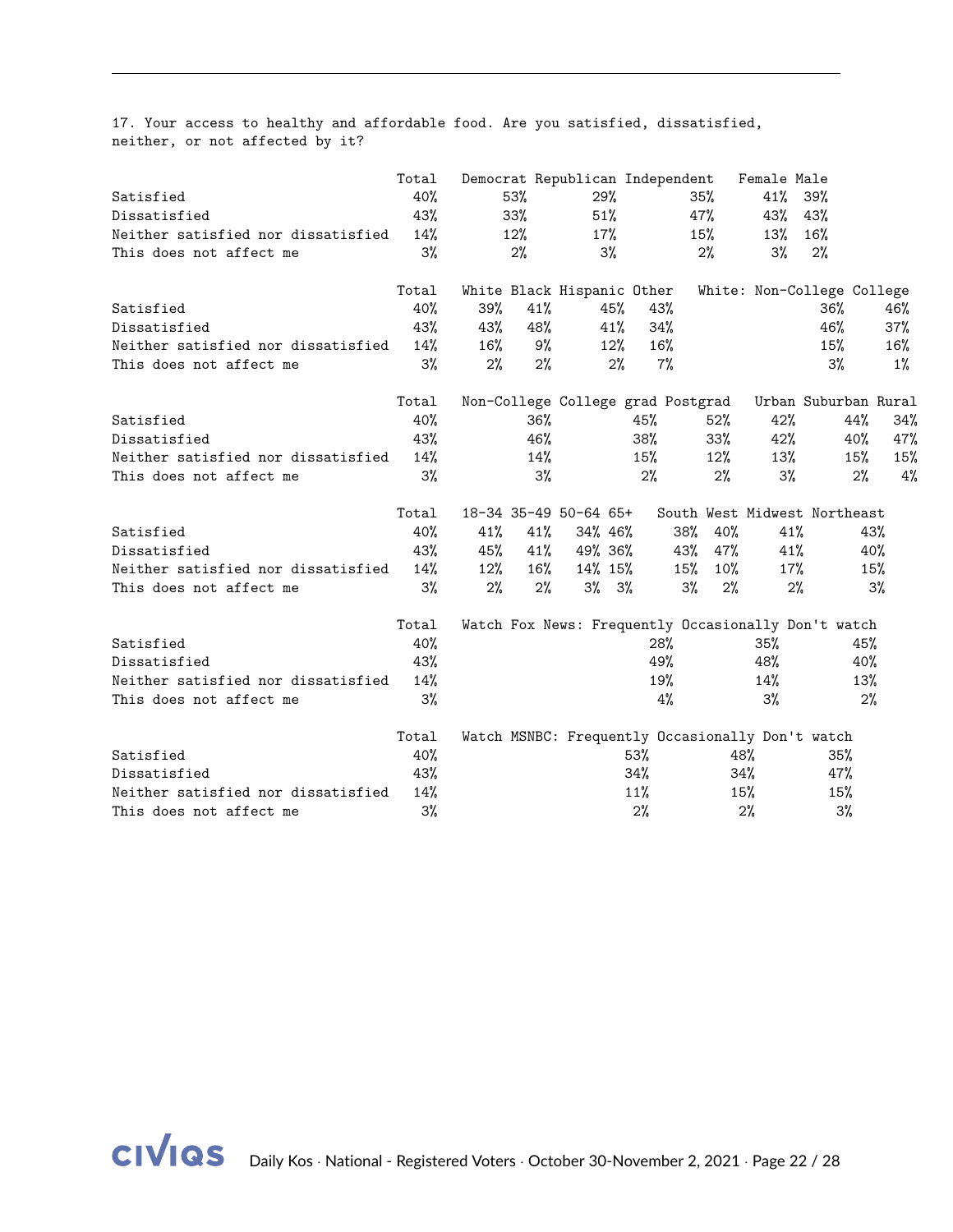18. Your freedom to live life the way you want. Are you satisfied, dissatisfied, neither, or not affected by it?

|                                    | Total |        |        | Democrat Republican Independent                  |        |     |        | Female Male |                                                     |        |
|------------------------------------|-------|--------|--------|--------------------------------------------------|--------|-----|--------|-------------|-----------------------------------------------------|--------|
| Satisfied                          | 34%   |        | 56%    | 17%                                              |        |     | 26%    | $35\%$      | 35%                                                 |        |
| Dissatisfied                       | 51%   |        | 26%    | 73%                                              |        |     | 59%    | 47%         | 54%                                                 |        |
| Neither satisfied nor dissatisfied | 12%   |        | 15%    | 8%                                               |        |     | $12\%$ | 15%         | $10\%$                                              |        |
| This does not affect me            | 2%    |        | 2%     | $1\%$                                            |        |     | 2%     | 3%          | $1\%$                                               |        |
|                                    | Total |        |        | White Black Hispanic Other                       |        |     |        |             | White: Non-College College                          |        |
| Satisfied                          | 34%   | $31\%$ | 43%    |                                                  | 47%    | 35% |        |             | 28%                                                 | 37%    |
| Dissatisfied                       | 51%   | 56%    | 34%    |                                                  | 40%    | 49% |        |             | 58%                                                 | 54%    |
| Neither satisfied nor dissatisfied | 12%   | 11%    | 19%    |                                                  | 11%    | 12% |        |             | 13%                                                 | 8%     |
| This does not affect me            | 2%    | 2%     | 3%     |                                                  | 2%     | 5%  |        |             | 2%                                                  | $1\%$  |
|                                    | Total |        |        | Non-College College grad Postgrad                |        |     |        |             | Urban Suburban Rural                                |        |
| Satisfied                          | 34%   |        | 32%    |                                                  | 35%    |     | 46%    | 40%         | 34%                                                 | $32\%$ |
| Dissatisfied                       | 51%   |        | 52%    |                                                  | 55%    |     | 44%    | 42%         | 52%                                                 | 56%    |
| Neither satisfied nor dissatisfied | 12%   |        | 14%    |                                                  | 9%     |     | 7%     | 14%         | $12\%$                                              | 11%    |
| This does not affect me            | 2%    |        | $2\%$  |                                                  | 1%     |     | 2%     | 4%          | 2%                                                  | 1%     |
|                                    | Total |        |        | 18-34 35-49 50-64 65+                            |        |     |        |             | South West Midwest Northeast                        |        |
| Satisfied                          | 34%   | $33\%$ | $33\%$ | 32% 40%                                          |        | 38% | $30\%$ | 38%         |                                                     | 29%    |
| Dissatisfied                       | 51%   | 55%    | 54%    | 54% 42%                                          |        | 46% | 57%    | 48%         |                                                     | 59%    |
| Neither satisfied nor dissatisfied | 12%   | 11%    | $11\%$ | 12% 15%                                          |        | 14% | 11%    | 12%         |                                                     | 10%    |
| This does not affect me            | 2%    | $1\%$  | $2\%$  | $2\%$ 3%                                         |        | 2%  | 2%     | 2%          |                                                     | $2\%$  |
|                                    | Total |        |        |                                                  |        |     |        |             | Watch Fox News: Frequently Occasionally Don't watch |        |
| Satisfied                          | 34%   |        |        |                                                  |        | 16% |        | 23%         | 43%                                                 |        |
| Dissatisfied                       | 51%   |        |        |                                                  |        | 69% |        | $67\%$      | 42%                                                 |        |
| Neither satisfied nor dissatisfied | 12%   |        |        |                                                  |        | 13% |        | $10\%$      | 13%                                                 |        |
| This does not affect me            | 2%    |        |        |                                                  |        | 2%  |        | 0%          |                                                     | 3%     |
|                                    | Total |        |        | Watch MSNBC: Frequently Occasionally Don't watch |        |     |        |             |                                                     |        |
| Satisfied                          | 34%   |        |        |                                                  | $57\%$ |     | 49%    |             | 26%                                                 |        |
| Dissatisfied                       | 51%   |        |        |                                                  | 24%    |     |        | $36\%$      | 61%                                                 |        |
| Neither satisfied nor dissatisfied | 12%   |        |        |                                                  | 18%    |     | 13%    |             | 11%                                                 |        |
| This does not affect me            | 2%    |        |        |                                                  | $1\%$  |     |        | $3\%$       | 2%                                                  |        |

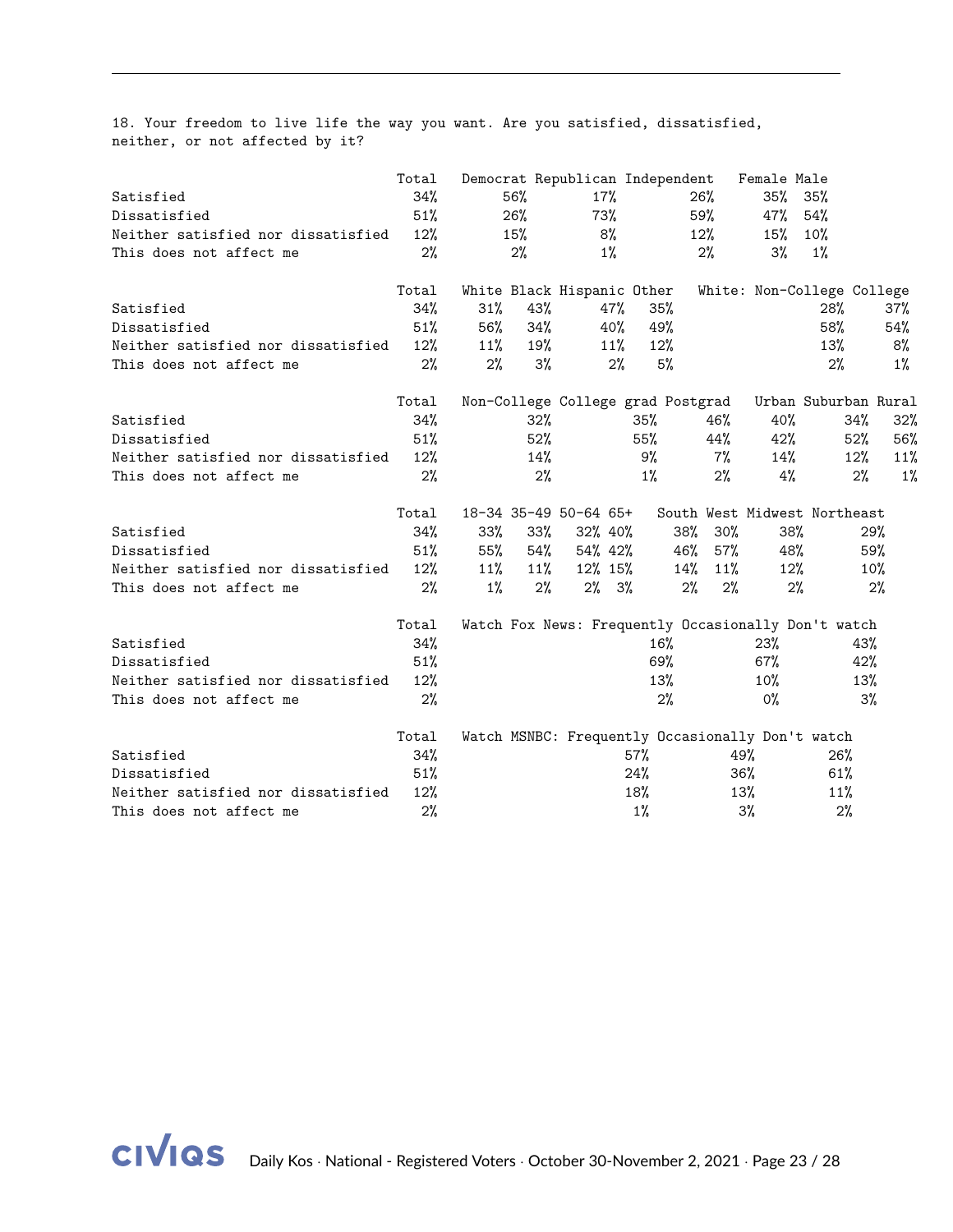19. Do you watch MSNBC?

|                      | Total |       |        |                            |        |                |     |         | Democrat Republican Independent Female Male |                                                        |        |     |
|----------------------|-------|-------|--------|----------------------------|--------|----------------|-----|---------|---------------------------------------------|--------------------------------------------------------|--------|-----|
| Yes, frequently      | 11%   |       | 26%    |                            | $0\%$  |                |     | 5%      | 13%                                         | 9%                                                     |        |     |
| Yes, occasionally    | 21%   |       | $33\%$ |                            | $10\%$ |                | 19% |         | 22%                                         | 20%                                                    |        |     |
| I do not watch MSNBC | 68%   |       | 41%    |                            | 90%    |                | 77% |         | 65%                                         | 70%                                                    |        |     |
|                      | Total |       |        | White Black Hispanic Other |        |                |     |         |                                             | White: Non-College College                             |        |     |
| Yes, frequently      | 11%   | $6\%$ | 35%    |                            | $17\%$ | 14%            |     |         |                                             | 7%                                                     |        | 4%  |
| Yes, occasionally    | 21%   | 18%   | 29%    |                            | 29%    | 28%            |     |         |                                             | 18%                                                    |        | 18% |
| I do not watch MSNBC | 68%   | 76%   | 36%    |                            | 53%    | 58%            |     |         |                                             | 76%                                                    |        | 78% |
|                      | Total |       |        |                            |        |                |     |         |                                             | Non-College College grad Postgrad Urban Suburban Rural |        |     |
| Yes, frequently      | 11%   |       | 13%    |                            |        | 9%             |     | $6\%$   | 15%                                         |                                                        | $12\%$ | 8%  |
| Yes, occasionally    | 21%   |       | $20\%$ |                            |        | 23%            |     | 22%     | 21%                                         |                                                        | 22%    | 19% |
| I do not watch MSNBC | 68%   |       | $67\%$ |                            |        | 68%            |     | 73%     |                                             | 64%                                                    | 66%    | 73% |
|                      | Total |       |        | 18-34 35-49 50-64 65+      |        |                |     |         |                                             | South West Midwest Northeast                           |        |     |
| Yes, frequently      | 11%   | 4%    | 6%     | 12% 22%                    |        |                |     | 11% 12% |                                             | 9%                                                     | 14%    |     |
| Yes, occasionally    | 21%   | 20%   | 25%    | 22% 17%                    |        |                | 21% | 19%     |                                             | 24%                                                    | 22%    |     |
| I do not watch MSNBC | 68%   | 75%   | 69%    | 66% 60%                    |        |                |     | 68% 69% | 67%                                         |                                                        | 64%    |     |
|                      | Total |       |        |                            |        |                |     |         |                                             | Watch Fox News: Frequently Occasionally Don't watch    |        |     |
| Yes, frequently      | 11%   |       |        |                            |        | 3%             |     |         | 4%                                          |                                                        | 15%    |     |
| Yes, occasionally    | 21%   |       |        |                            |        | 13%            |     |         | $27\%$                                      |                                                        | 21%    |     |
| I do not watch MSNBC | 68%   |       |        |                            |        | 83%            |     |         | 68%                                         |                                                        | 64%    |     |
|                      | Total |       |        |                            |        |                |     |         |                                             | Watch MSNBC: Frequently Occasionally Don't watch       |        |     |
| Yes, frequently      | 11%   |       |        |                            |        | $100\%$        |     |         | $0\%$                                       | 0%                                                     |        |     |
| Yes, occasionally    | 21%   |       |        |                            |        | 0%             |     | $100\%$ |                                             | 0%                                                     |        |     |
| I do not watch MSNBC | 68%   |       |        |                            |        | O <sub>0</sub> |     |         | 0%                                          | 100%                                                   |        |     |

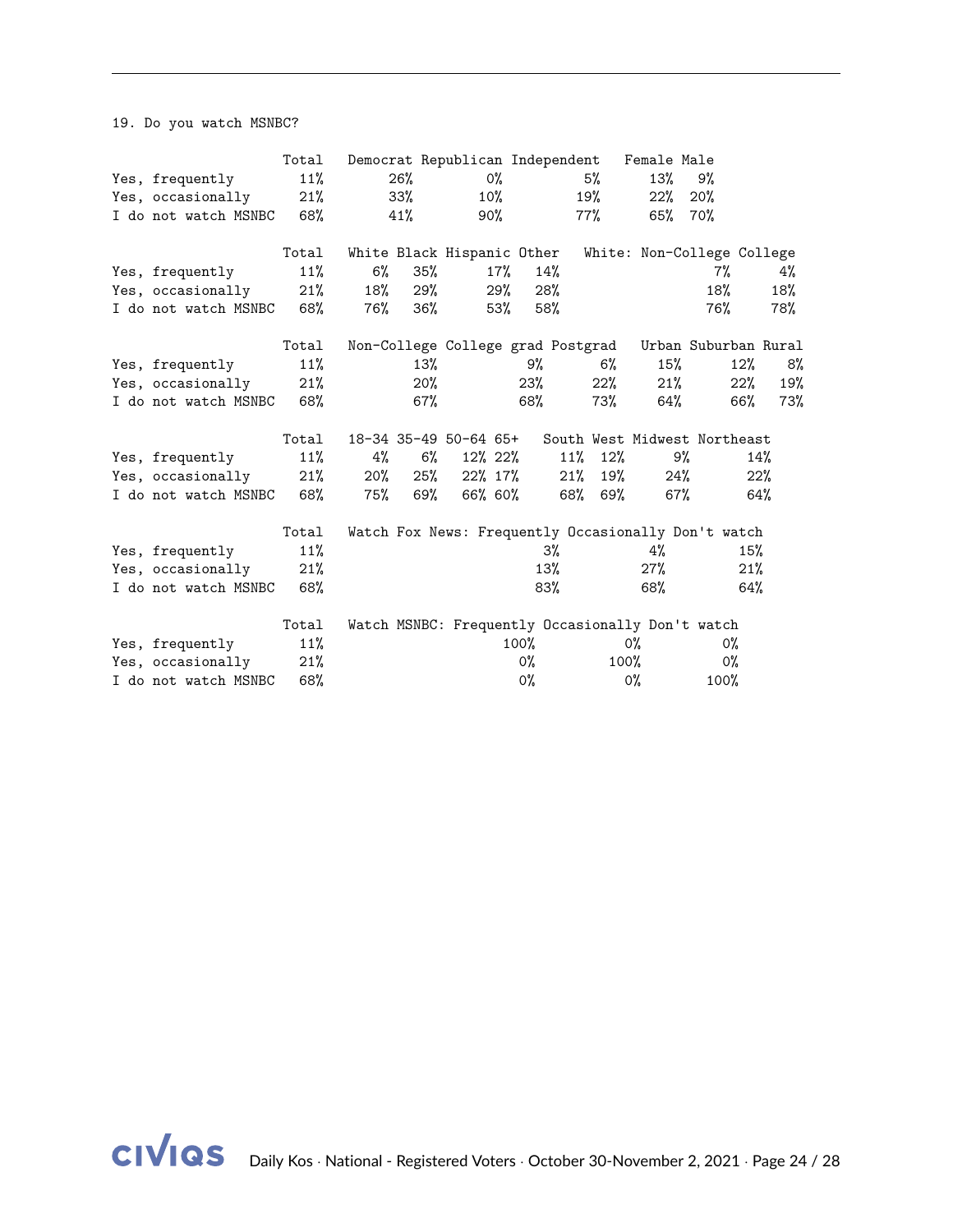20. Do you watch Fox News?

|                             | Total |     |        | Democrat Republican Independent   |     |        |        |     | Female Male |                                                     |       |     |
|-----------------------------|-------|-----|--------|-----------------------------------|-----|--------|--------|-----|-------------|-----------------------------------------------------|-------|-----|
| Yes, frequently             | 14%   |     | 2%     | 32%                               |     |        |        | 8%  | 15%         | 13%                                                 |       |     |
| Yes, occasionally           | 23%   |     | 8%     | 36%                               |     |        |        | 28% | $20\%$      | 28%                                                 |       |     |
| I do not watch Fox News     | 63%   |     | 89%    | $32\%$                            |     |        |        | 64% | 66%         | 59%                                                 |       |     |
|                             | Total |     |        | White Black Hispanic Other        |     |        |        |     |             | White: Non-College College                          |       |     |
| Yes, frequently             | 14%   | 17% | 6%     |                                   | 5%  |        | 6%     |     |             | 19%                                                 |       | 13% |
| Yes, occasionally           | 23%   | 26% | 13%    |                                   | 20% | 21%    |        |     |             | 27%                                                 |       | 25% |
| I do not watch Fox News 63% |       | 57% | 81%    |                                   | 76% | 73%    |        |     |             | 55%                                                 |       | 62% |
|                             | Total |     |        | Non-College College grad Postgrad |     |        |        |     |             | Urban Suburban Rural                                |       |     |
| Yes, frequently             | 14%   |     | 15%    |                                   |     | $12\%$ |        | 8%  | 8%          |                                                     | 15%   | 15% |
| Yes, occasionally           | 23%   |     | 24%    |                                   |     | 24%    |        | 17% | 16%         |                                                     | 23%   | 27% |
| I do not watch Fox News     | 63%   |     | $60\%$ |                                   |     | 65%    |        | 76% | 75%         |                                                     | 62%   | 58% |
|                             |       |     |        |                                   |     |        |        |     |             |                                                     |       |     |
|                             | Total |     |        | 18-34 35-49 50-64 65+             |     |        |        |     |             | South West Midwest Northeast                        |       |     |
| Yes, frequently             | 14%   | 4%  | 6%     | 19% 26%                           |     |        | 16%    | 9%  |             | 13%                                                 | 16%   |     |
| Yes, occasionally           | 23%   | 19% | $27\%$ | 27% 21%                           |     |        | $22\%$ | 26% |             | 19%                                                 | 28%   |     |
| I do not watch Fox News     | 63%   | 78% | 67%    | 54% 53%                           |     |        | 62%    | 65% |             | 68%                                                 | 56%   |     |
|                             | Total |     |        |                                   |     |        |        |     |             | Watch Fox News: Frequently Occasionally Don't watch |       |     |
| Yes, frequently             | 14%   |     |        |                                   |     | 100%   |        |     | 0%          |                                                     | 0%    |     |
| Yes, occasionally           | 23%   |     |        |                                   |     |        | 0%     |     | 100%        |                                                     | $0\%$ |     |
| I do not watch Fox News     | 63%   |     |        |                                   |     |        | 0%     |     | 0%          |                                                     | 100%  |     |
|                             | Total |     |        |                                   |     |        |        |     |             | Watch MSNBC: Frequently Occasionally Don't watch    |       |     |
| Yes, frequently             | 14%   |     |        |                                   |     | 4%     |        |     | 9%          | 17%                                                 |       |     |
| Yes, occasionally           | 23%   |     |        |                                   |     | 9%     |        |     | $30\%$      | 23%                                                 |       |     |
| I do not watch Fox News     | 63%   |     |        |                                   |     | 87%    |        |     | $61\%$      | 60%                                                 |       |     |

**CIVIQS** Daily Kos · National - Registered Voters · October 30-November 2, 2021 · Page 25 / [28](#page-27-0)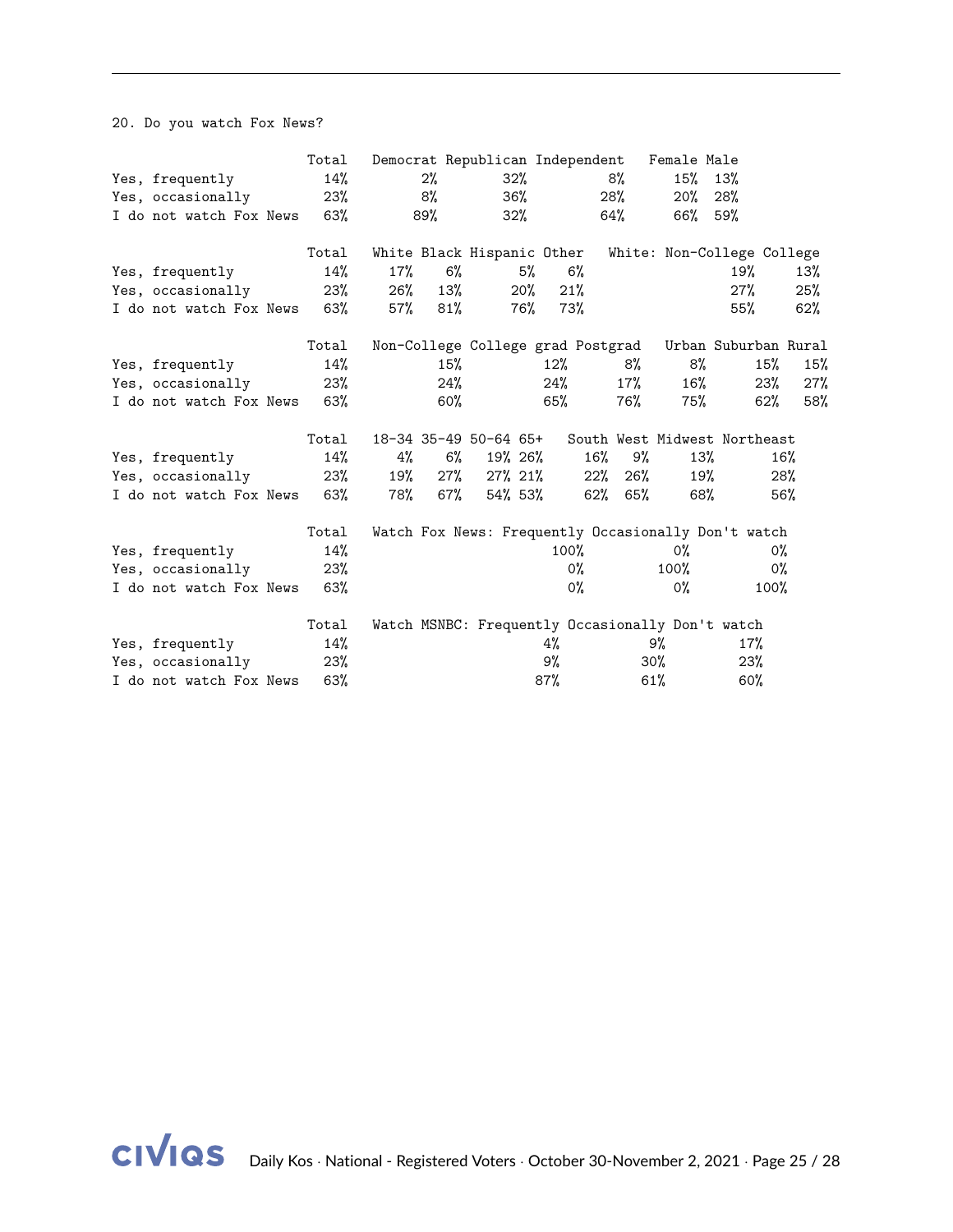21. Do you watch Newsmax?

|                        | Total  |        |        | Democrat Republican Independent |     |        |     |       | Female Male |                                                        |     |     |
|------------------------|--------|--------|--------|---------------------------------|-----|--------|-----|-------|-------------|--------------------------------------------------------|-----|-----|
| Yes, frequently        | 7%     |        | 1%     |                                 | 17% |        |     | 7%    | 9%          | 7%                                                     |     |     |
| Yes, occasionally      | 15%    |        | 2%     |                                 | 29% |        |     | 17%   | 14%         | 17%                                                    |     |     |
| I do not watch Newsmax | 77%    |        | 97%    |                                 | 54% |        |     | 76%   | 78%         | $77\%$                                                 |     |     |
|                        | Total  |        |        | White Black Hispanic Other      |     |        |     |       |             | White: Non-College College                             |     |     |
| Yes, frequently        | $7\%$  | 9%     | $3\%$  |                                 | 5%  | 7%     |     |       |             | 11%                                                    |     | 5%  |
| Yes, occasionally      | 15%    | 19%    | 4%     |                                 | 9%  | 11%    |     |       |             | 21%                                                    |     | 14% |
| I do not watch Newsmax | 77%    | 73%    | $92\%$ |                                 | 85% | $82\%$ |     |       |             | 68%                                                    |     | 81% |
|                        | Total  |        |        |                                 |     |        |     |       |             | Non-College College grad Postgrad Urban Suburban Rural |     |     |
| Yes, frequently        | 7%     |        | 9%     |                                 |     | 4%     |     | 5%    | 5%          |                                                        | 7%  | 11% |
| Yes, occasionally      | 15%    |        | 17%    |                                 |     | 14%    |     | $7\%$ | 8%          |                                                        | 15% | 19% |
| I do not watch Newsmax | $77\%$ |        | 74%    |                                 |     | 82%    |     | 88%   | 87%         |                                                        | 78% | 70% |
|                        | Total  |        |        | 18-34 35-49 50-64 65+           |     |        |     |       |             | South West Midwest Northeast                           |     |     |
| Yes, frequently        | $7\%$  | 1%     | 5%     | 12% 11%                         |     |        | 9%  | $6\%$ |             | 5%                                                     | 11% |     |
| Yes, occasionally      | 15%    | 8%     | 15%    | 20% 18%                         |     |        | 15% | 15%   |             | 15%                                                    | 17% |     |
| I do not watch Newsmax | 77%    | $90\%$ | 79%    | 68% 71%                         |     |        | 76% | 79%   |             | 80%                                                    | 73% |     |
|                        | Total  |        |        |                                 |     |        |     |       |             | Watch Fox News: Frequently Occasionally Don't watch    |     |     |
| Yes, frequently        | $7\%$  |        |        |                                 |     | 29%    |     |       | $10\%$      |                                                        | 2%  |     |
| Yes, occasionally      | 15%    |        |        |                                 |     | $33\%$ |     |       | 35%         |                                                        | 4%  |     |
| I do not watch Newsmax | 77%    |        |        |                                 |     | 38%    |     |       | 55%         |                                                        | 94% |     |
|                        | Total  |        |        |                                 |     |        |     |       |             | Watch MSNBC: Frequently Occasionally Don't watch       |     |     |
| Yes, frequently        | $7\%$  |        |        |                                 |     | $1\%$  |     |       | $3\%$       | 10%                                                    |     |     |
| Yes, occasionally      | 15%    |        |        |                                 |     | 3%     |     |       | 11%         | 19%                                                    |     |     |
| I do not watch Newsmax | 77%    |        |        |                                 |     | 97%    |     |       | 86%         | 71%                                                    |     |     |

civias Daily Kos · National - Registered Voters · October 30-November 2, 2021 · Page 26 / [28](#page-27-0)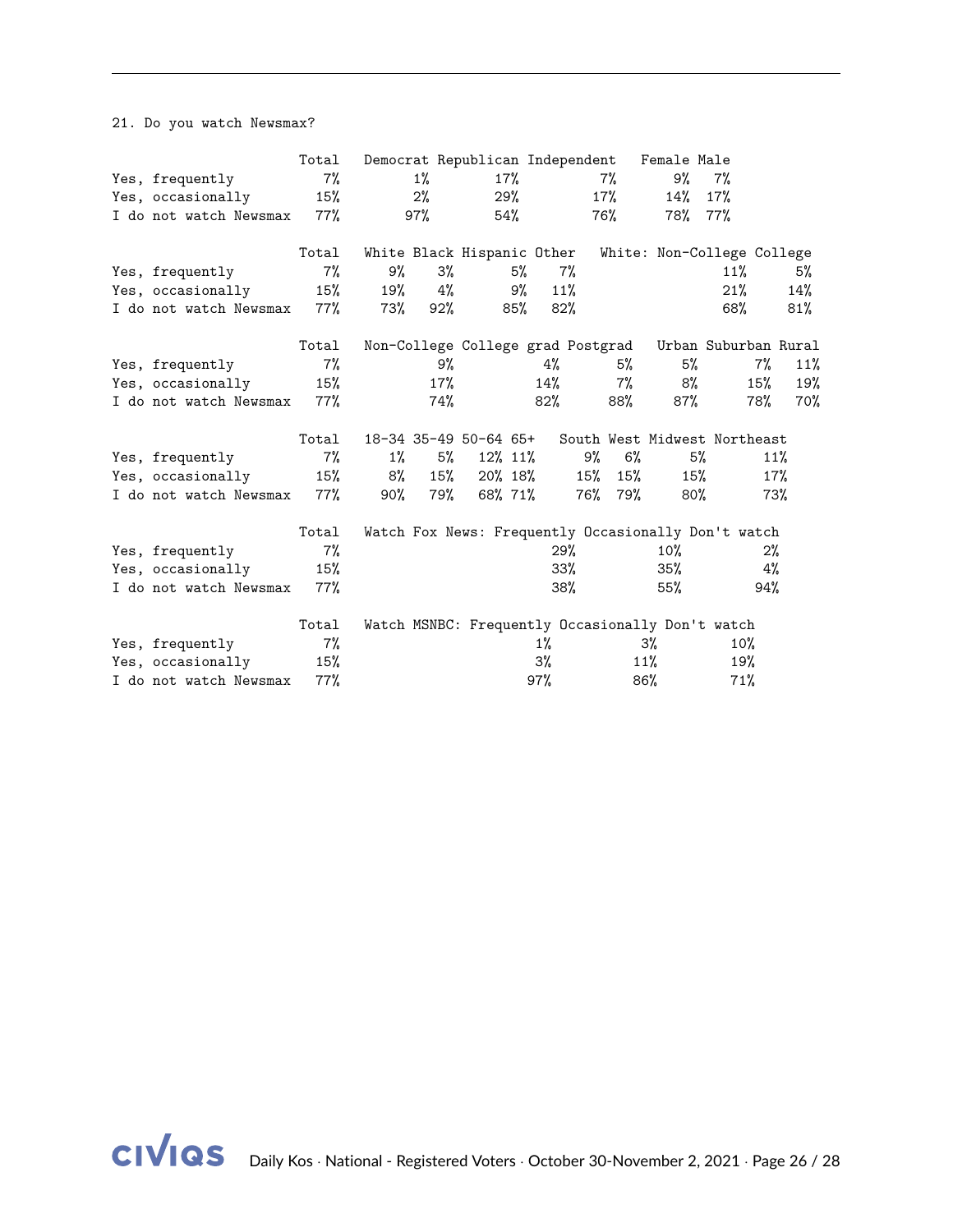22. Do you watch the One America News Network?

|                     | Total  |       |       | Democrat Republican Independent |     |        |               |       | Female Male                                            |       |       |       |
|---------------------|--------|-------|-------|---------------------------------|-----|--------|---------------|-------|--------------------------------------------------------|-------|-------|-------|
| Yes, frequently     | 5%     |       | $1\%$ |                                 | 8%  |        | 6%            |       | 5%                                                     | 5%    |       |       |
| Yes, occasionally   | 14%    |       | 2%    | 24%                             |     |        | 17%           |       | 13%                                                    | 15%   |       |       |
| I do not watch OANN | 81%    |       | 97%   | 68%                             |     |        | 76%           |       | 82%                                                    | 80%   |       |       |
|                     | Total  |       |       | White Black Hispanic Other      |     |        |               |       | White: Non-College College                             |       |       |       |
| Yes, frequently     | 5%     | 5%    | 3%    |                                 | 5%  | 9%     |               |       |                                                        | 6%    |       | $2\%$ |
| Yes, occasionally   | 14%    | 16%   | $6\%$ |                                 | 9%  | $10\%$ |               |       |                                                        | 18%   |       | 13%   |
| I do not watch OANN | 81%    | 79%   | 91%   |                                 | 86% | $82\%$ |               |       |                                                        | 76%   |       | 85%   |
|                     | Total  |       |       |                                 |     |        |               |       | Non-College College grad Postgrad Urban Suburban Rural |       |       |       |
| Yes, frequently     | 5%     |       | $6\%$ |                                 |     | $3\%$  |               | $2\%$ | 4%                                                     |       | 5%    | 5%    |
| Yes, occasionally   | 14%    |       | 15%   |                                 |     | 13%    |               | $7\%$ | $7\%$                                                  |       | 13%   | 19%   |
| I do not watch OANN | 81%    |       | 79%   |                                 |     | 84%    |               | 91%   | 90%                                                    |       | 82%   | 75%   |
|                     | Total  |       |       | 18-34 35-49 50-64 65+           |     |        |               |       | South West Midwest Northeast                           |       |       |       |
| Yes, frequently     | 5%     | $2\%$ | 5%    | $7\%$ 6%                        |     |        | $6\%$         | 4%    |                                                        | 4%    |       | 5%    |
| Yes, occasionally   | 14%    | 7%    | 15%   | 18% 15%                         |     |        | 13%           | 13%   | 11%                                                    |       | 18%   |       |
| I do not watch OANN | 81%    | 91%   | 80%   | 76% 79%                         |     |        | $81\%$ $83\%$ |       | 85%                                                    |       | 76%   |       |
|                     | Total  |       |       |                                 |     |        |               |       | Watch Fox News: Frequently Occasionally Don't watch    |       |       |       |
| Yes, frequently     | 5%     |       |       |                                 |     | 16%    |               |       | 8%                                                     |       | $1\%$ |       |
| Yes, occasionally   | 14%    |       |       |                                 |     | 21%    |               |       | $32\%$                                                 |       | 5%    |       |
| I do not watch OANN | 81%    |       |       |                                 |     | 63%    |               |       | $60\%$                                                 |       | 93%   |       |
|                     | Total  |       |       |                                 |     |        |               |       | Watch MSNBC: Frequently Occasionally Don't watch       |       |       |       |
| Yes, frequently     | 5%     |       |       |                                 |     | $1\%$  |               |       | $2\%$                                                  | $7\%$ |       |       |
| Yes, occasionally   | 14%    |       |       |                                 |     | 2%     |               |       | 11%                                                    | 17%   |       |       |
| I do not watch OANN | $81\%$ |       |       |                                 |     | 97%    |               |       | 87%                                                    | 77%   |       |       |